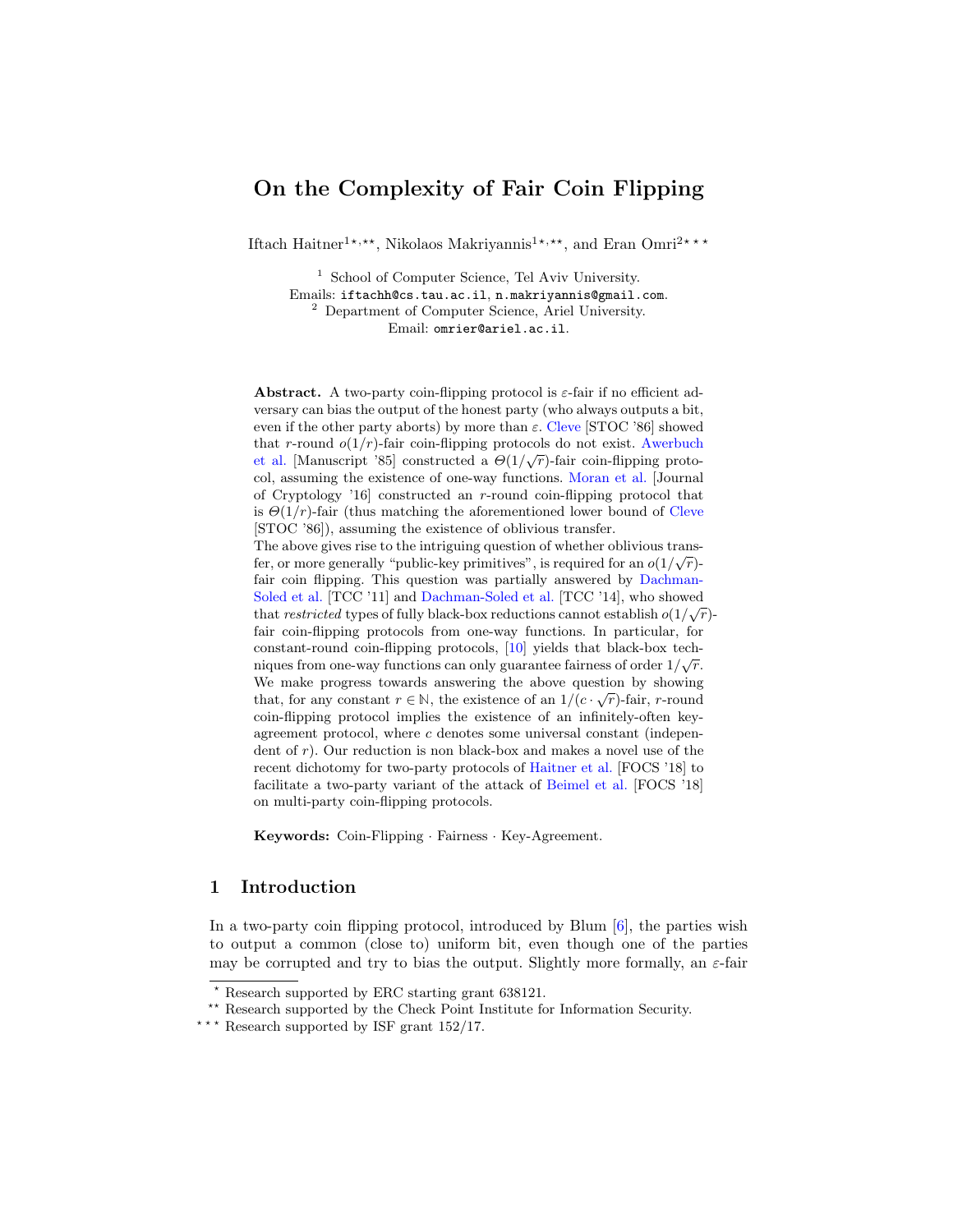coin flipping protocol should satisfy the following two properties: first, when both parties behave honestly (i.e., follow the prescribed protocol), they both output the same uniform bit. Second, in the presence of a corrupted party that may deviate from the protocol arbitrarily, the distribution of the honest party's output may deviate from the uniform distribution (unbiased bit) by at most  $\varepsilon$ . We emphasize that the above notion requires an honest party to *always* output a bit, regardless of what the corrupted party does, and, in particular, it is not allowed to abort if a cheat is detected.<sup>[3](#page-1-0)</sup> Coin flipping is a fundamental primitive with numerous applications, and thus lower bounds on coin flipping protocols yield analogous bounds for many basic cryptographic primitives, including other inputless primitives and secure computation of functions that take input (e.g., XOR).

In his seminal work, Cleve  $[8]$  showed that, for *any* efficient two-party r-round coin flipping protocol, there exists an efficient adversarial strategy that biases the output of the honest party by  $\Theta(1/r)$ . The above lower bound on coin flipping protocols was met for the two-party case by Moran, Naor, and Segev [\[20\]](#page-24-0)  $\mu$ <sub>13</sub> protocol was met for the two-party case by Moran, Naor, and Begev [20] improving over the  $\Theta(n/\sqrt{r})$ -fairness achieved by the majority protocol of Awerbuch, Blum, Chor, Goldwasser, and Micali [\[2\]](#page-23-1). The protocol of [\[20\]](#page-24-0), however, uses oblivious transfer; to be compared with the protocol of [\[2\]](#page-23-1) that can be based on any one-way function. An intriguing open question is whether oblivious transfer, or more generally "public-key primitives", is required for an  $o(1/\sqrt{r})$ -fair coin flip. The question was partially answered in the black-box setting by Dachman-Soled, Lindell, Mahmoody, and Malkin [\[10\]](#page-23-2) and Dachman-Soled, Mahmoody, and Malkin [\[11\]](#page-23-3), who showed that restricted types of fully black-box reductions and Markin [11], who showed that *restricted* types of funy black-box reductions cannot establish  $o(1/\sqrt{r})$ -bias coin flipping protocols from one-way functions. In particular, for constant-round coin flipping protocols, [\[10\]](#page-23-2) yields that black-box techniques from one-way functions can only guarantee fairness of order  $1/\sqrt{r}$ .

#### 1.1 Our Results

Our main result is that constant-round coin flipping protocols with better bias compared to the majority protocol of [\[2\]](#page-23-1) imply the existence of infinitely-often key-agreement. We recall that infinitely-often key-agreement protocols satisfy correctness (parties agree on a common bit with overwhelming probability), and, for an infinite number of security parameters, no efficient eavesdropper can deduce the output with probability noticeably far from a random guess.<sup>[4](#page-1-1)</sup>

Theorem 1.1 (Main result, informal). For any (constant)  $r \in \mathbb{N}$ , the existence of an  $1/(c \cdot \sqrt{r})$ -fair, r-round coin flipping protocol implies the existence an infinitely-often key-agreement protocol, for  $c > 0$  being a universal constant  $(independent\ of\ r).$ 

<span id="page-1-0"></span> $3$  Such protocols are typically addressed as having *guaranteed output delivery*, or, abusing terminology, as fair.

<span id="page-1-1"></span><sup>4</sup> While infinitely-often key-agreement protocols are useless from a cryptographic point of view, constructing such protocols appears to be as hard as obtaining full-blown key agreement.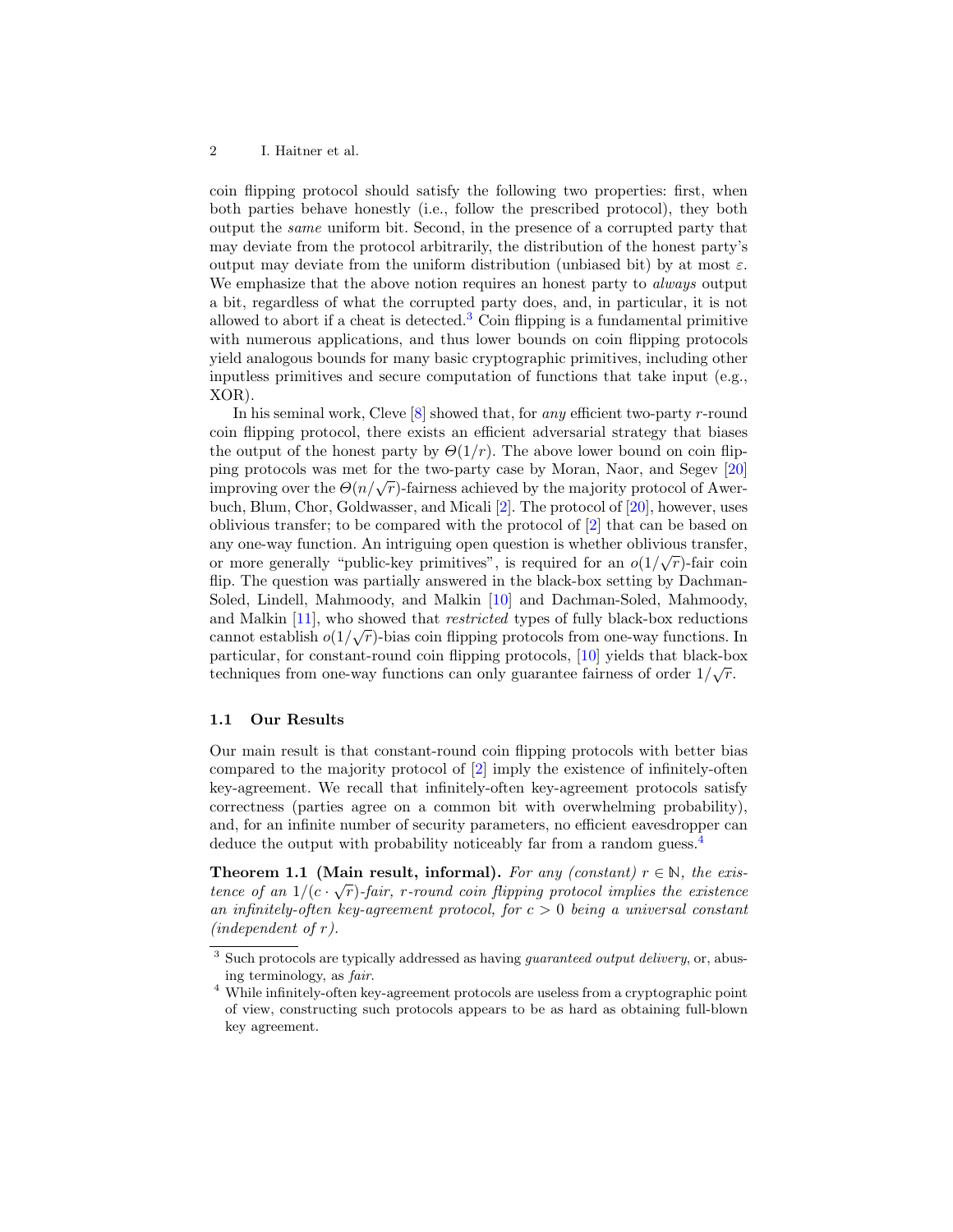As in [\[8,](#page-23-0) [10,](#page-23-2) [11\]](#page-23-3), our result extends via a simple reduction to general multiparty coin flipping protocols (with more than two-parties) without an honest majority. Our non black-box reduction makes a novel use of the recent dichotomy for two-party protocols of Haitner et al. [\[12\]](#page-23-4). Specifically, assuming that io-keyagreement does not exist and applying [Haitner et al.'](#page-23-4)s dichotomy, we show that a two-party variant of the recent multi-party attack of Beimel et al. [\[3\]](#page-23-5) yields a  $1/(c \cdot \sqrt{r})$ -bias attack.

#### 1.2 Our Technique

Let  $\Pi = (A, B)$  be a r-round two-party coin flipping protocol. We show that the nonexistence of key-agreement protocols yields an efficient  $\Theta(1/\sqrt{r})$ -bias attack on  $\Pi$ . We start by describing the  $1/\sqrt{r}$ -bias *inefficient* attack of Cleve and Impagliazzo [\[9\]](#page-23-7), and the approach of Beimel et al. [\[3\]](#page-23-5) towards making this attack efficient. We then explain how to use the recent results by Haitner et al. [\[12\]](#page-23-4) to obtain an efficient attack (assuming the nonexistence of io-key-agreement protocols).

<span id="page-2-1"></span>[Cleve and Impagliazzo'](#page-23-7)s Inefficient Attack We describe the inefficient  $\frac{1}{2}$  $1/\sqrt{r}$ -bias attack due to Cleve and Impagliazzo [\[9\]](#page-23-7). Let  $M_1, \ldots, M_r$  denote the messages in a random execution of  $\Pi$ , and let  $C$  denote the (without loss of generality) always common output of the parties in a random honest execution of *II*. Let  $X_i = \mathbf{E}[C \mid M_{\leq i}]$ . Namely,  $M_{\leq i} = M_1, \ldots, M_i$  denotes the partial transcript of  $\Pi$  up to and including round i, and  $X_i$  is the expected outcome of the parties in  $\Pi$  given  $M_{\leq i}$ . It is easy to see that  $X_0, \ldots, X_r$  is a martingale sequence:  $\mathbf{E}[X_i | X_0, \ldots, X_{i-1}] = X_{i-1}$  for every i. Since the parties in an honest execution of  $\Pi$  output a uniform bit, it holds that  $X_0 = \Pr [C = 1] = 1/2$  and  $X_r \in \{0,1\}$ . Cleve and Impagliazzo [\[9\]](#page-23-7) (see Beimel et al. [\[3\]](#page-23-5) for an alternative simpler proof) prove that, for such a sequence (omitting absolute values and constant factors),

Gap: 
$$
\Pr[\exists i \in [r]: X_i - X_{i-1} \ge 1/\sqrt{r}] \ge 1/2.
$$
 (1)

Let the *i*<sup>th</sup> backup value of party P, denoted  $Z_i^{\mathsf{P}}$ , be the output of party P if the other party aborts prematurely *after* the  $i<sup>th</sup>$  message was sent (recall that the honest party must always output a bit, by definition). In particular,  $Z_r^{\mathsf{P}}$ denotes the final output of P (if no abort occurred). We claim that without loss of generality for both  $P \in \{A, B\}$  it holds that

Backup values approximate outcome:

<span id="page-2-0"></span>
$$
^{(2)}
$$

$$
\Pr\left[\exists i \in [r]: \ \left|X_i - \mathbf{E}\left[Z_i^{\mathsf{P}} \mid M_{\leq i}\right]\right| \geq 1/2\sqrt{r}\right] \leq 1/4.
$$

To see why, assume Equation [\(2\)](#page-2-0) does not hold. Then, the (possibly inefficient) adversary controlling  $\overline{P} \in \{A, B\} \backslash P$  that aborts at the end of round i if  $(-1)^{1-z}$ .  $(X_i - \mathbf{E}[Z_i^{\mathsf{P}} | M_{\leq i}]) \geq 1/\sqrt{r}$ , for suitable  $z \in \{0,1\}$ , biases the output of P towards  $1-z$  by  $\Theta(1/\sqrt{r})$ .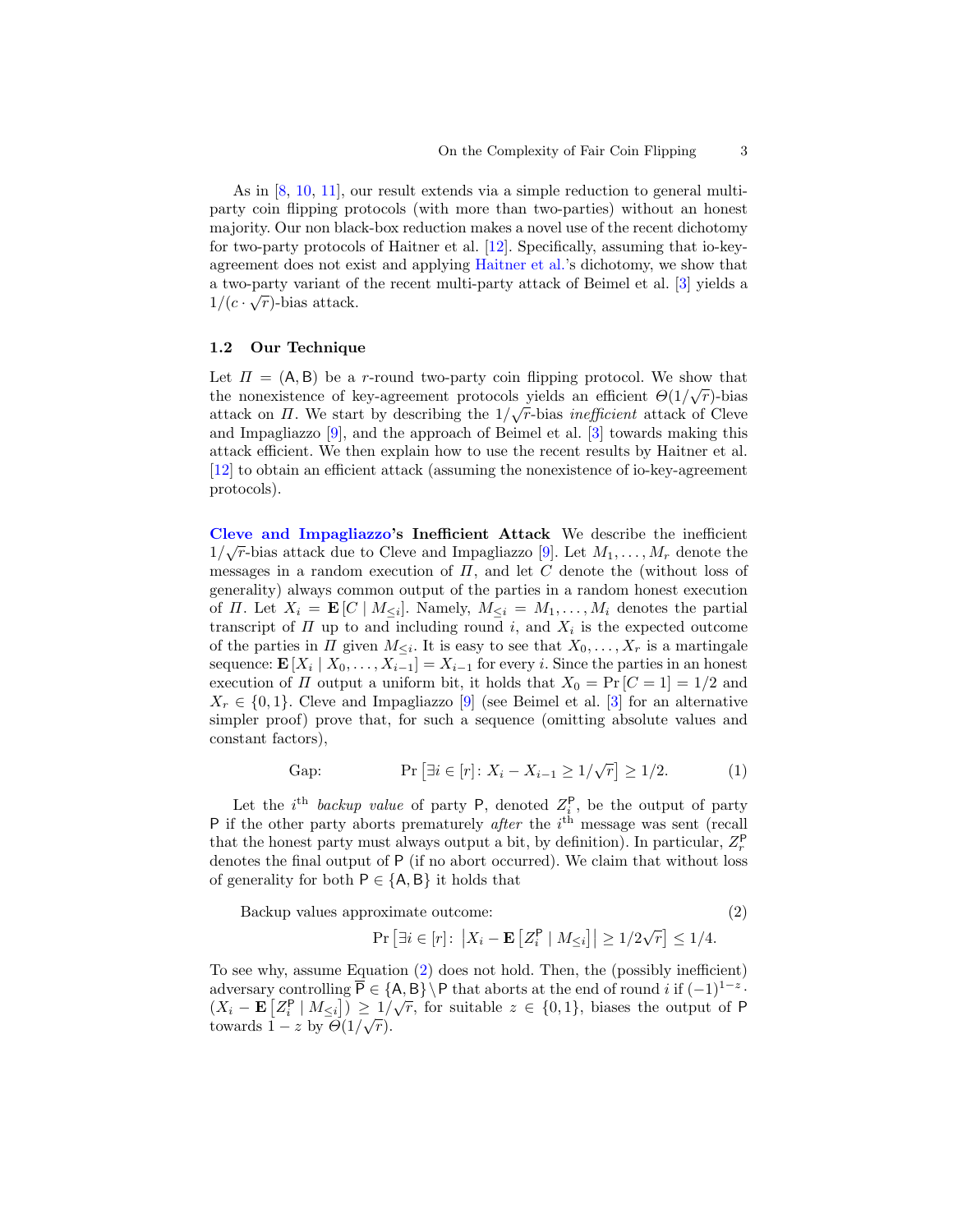Finally, since the coins of the parties are independent conditioned on the transcript (a fundamental fact about protocols), if party A sends the  $(i + 1)$ message then

<span id="page-3-2"></span><span id="page-3-0"></span>Independence: 
$$
\mathbf{E}\left[Z_i^{\mathsf{B}} \mid M_{\leq i}\right] = \mathbf{E}\left[Z_i^{\mathsf{B}} \mid M_{\leq i+1}\right].
$$
 (3)

Combining the above observations yields that without loss of generality:

$$
\Pr\left[\exists i \in [r] : \text{A sends the } i^{\text{th}} \text{ message} \land X_i - \mathbf{E}\left[Z_{i-1}^{\text{B}} \mid M_{\leq i}\right] \geq 1/2\sqrt{r}\right] \geq 1/8. \tag{4}
$$

Equation [\(4\)](#page-3-0) yields the following (possibly inefficient) attack for a corrupted party A biasing B's output towards zero: before sending the  $i^{\text{th}}$  message  $M_i$ , party A aborts if  $X_i - \mathbf{E}\left[Z_{i-1}^{\mathsf{B}} \mid M_{\leq i}\right] \geq 1/2\sqrt{r}$ . By Equation [\(4\)](#page-3-0), this attack biases B's output towards zero by  $\Omega(1/2\sqrt{r}).$ 

The clear limitation of the above attack is that, assuming one-way functions exist, the value of  $X_i = \mathbf{E}[C | M_{\leq i} = (m_1, \ldots, m_i)]$  and the value of  $\mathbf{E}\left[Z_i^{\mathsf{P}} \mid M_{\leq i} = (m_1, \ldots, m_i)\right]$  might not be efficiently computable as a function of  $t<sup>5</sup>$  $t<sup>5</sup>$  $t<sup>5</sup>$  Facing this difficulty, Beimel et al. [\[3\]](#page-23-5) considered the martingale sequence  $X_i = \mathbf{E}\left[C \mid Z_{\leq i}^{\mathsf{P}}\right]$  (recall that  $Z_i^{\mathsf{P}}$  is the *i*<sup>th</sup> backup value of P). It follows that, for constant-round protocols, the value of  $X_i$  is only a function of a constant size string, and thus it is efficiently computable ([\[3\]](#page-23-5) have facilitated this approach for protocols of super-constant round complexity, see Footnote [6\)](#page-4-0). The price of using the alternative sequence  $X_1, \ldots, X_r$  is that the independence property (Equation [\(3\)](#page-3-2)) might no longer hold. Yet, [\[3\]](#page-23-5) manage to facilitate the above approach into an efficient  $\widetilde{\Omega}(1/\sqrt{r})$ -attack on *multi-party* protocols. In the following, we show how to use the dichotomy of Haitner et al. [\[12\]](#page-23-4) to facilitate a two-party variant of the attack from [\[3\]](#page-23-5).

Nonexistence of Key-Agreement Implies an Efficient Attack Let  $U_p$ denote the Bernoulli random variable taking the value 1 with probability  $p$ , and let  $P \overset{c}{\approx}_\rho Q$  stand for Q and P are  $\rho$ -computationally indistinguishablity (i.e., an efficient distinguisher cannot tell P from Q with advantage better than  $\rho$ ). We are using two results by Haitner et al. [\[12\]](#page-23-4). The first one given below holds for any two-party protocol.

<span id="page-3-3"></span>Theorem 1.2 (Haitner et al. [\[12\]](#page-23-4)'s forecaster, informal). Let  $\Delta = (A, B)$ be a single-bit output (each party outputs a bit) two-party protocol. Then, for any constant  $\rho > 0$ , there exists a constant output-length poly-time algorithm (forecaster) F mapping transcripts of  $\Delta$  into (the binary description of) pairs in  $[0, 1] \times [0, 1]$  such that the following holds: let  $(X, Y, T)$  be the parties outputs and transcript in a random execution of  $\Delta$ , then

 $(X,T) \stackrel{c}{\approx}{}_{\rho} (U_{p^{\mathsf{A}}},T)_{(p^{\mathsf{A}},\cdot) \leftarrow \mathsf{F}(T)},$  and

<span id="page-3-1"></span><sup>&</sup>lt;sup>5</sup> For instance, the first two messages might contain commitments to the parties' randomness.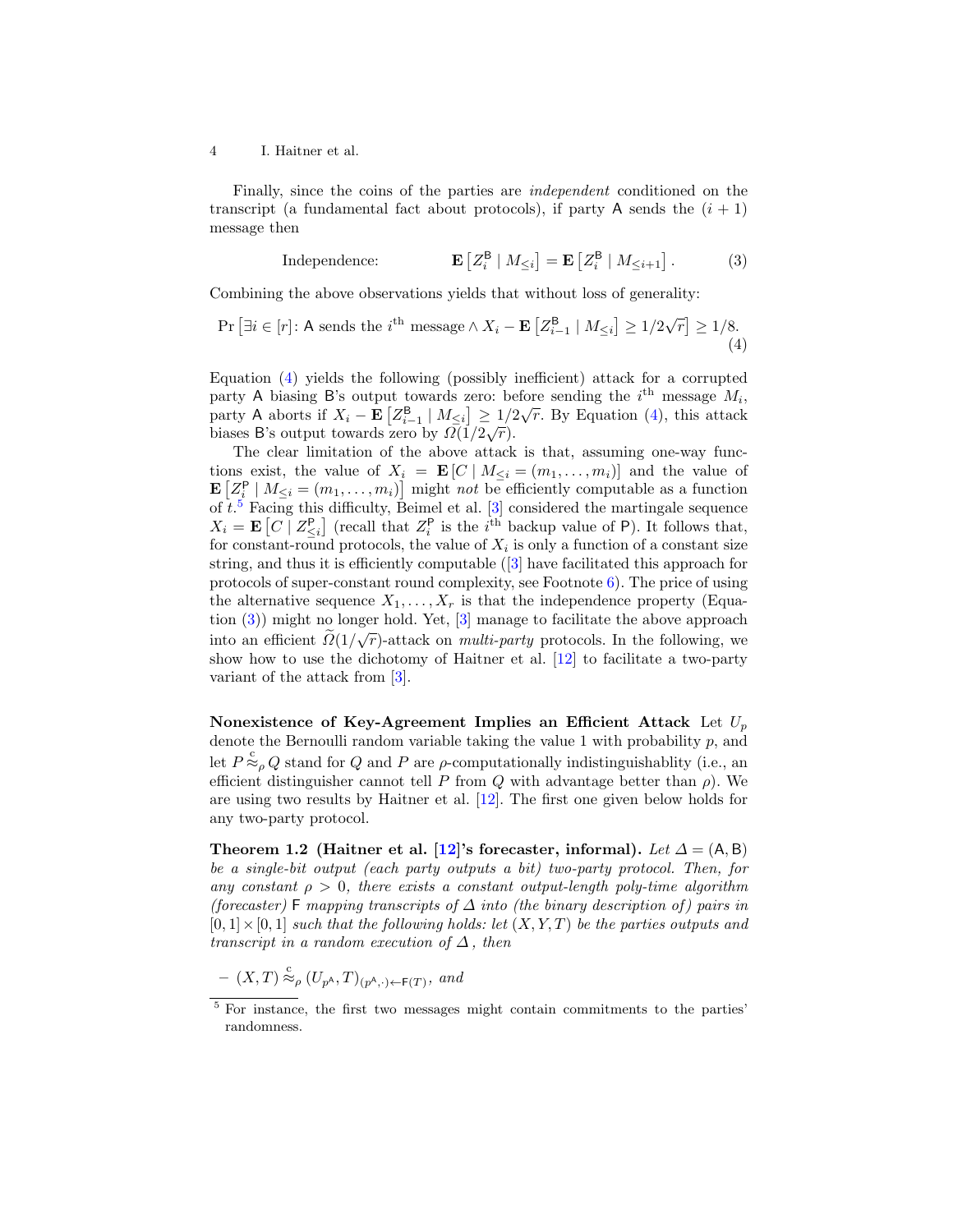$$
- (Y,T) \stackrel{\mathsf{c}}{\approx}_{\rho} (U_{p^{\mathsf{B}}},T)_{(\cdot,p^{\mathsf{B}})\leftarrow \mathsf{F}(T)}.
$$

Namely, given the transcript, F forecasts the output-distribution for each party in a way that is computationally indistinguishable from (the distribution of) the real output.

Consider the  $(r + 1)$ -round protocol  $\widetilde{\Pi} = (\widetilde{A}, \widetilde{B})$ , defined by  $\widetilde{A}$  sending a random  $i \in [r]$  to  $\tilde{B}$  as the first message and then the parties interact in a random execution of  $\Pi$  for the first i rounds. At the end of the execution, the parties output their  $i^{\text{th}}$  backup values  $z_i^{\text{A}}$  and  $z_i^{\text{B}}$  and halt. Let F be the forecaster for  $\tilde{\Pi}$  guaranteed by Theorem [1.2](#page-3-3) for  $\rho = 1/r^2$  (note that  $\rho$  is indeed constant). A simple averaging argument yields that

<span id="page-4-1"></span>
$$
(Z_i^{\mathsf{P}}, M_{\leq i}) \stackrel{\mathsf{c}}{\approx} {}_{1/r} (U_{p^{\mathsf{P}}}, M_{\leq i})_{(p^{\mathsf{A}}, p^{\mathsf{B}})\leftarrow \mathsf{F}(M_{\leq i})} \tag{5}
$$

for both  $P \in \{A, B\}$  and every  $i \in [r]$ , letting  $F(m_{\leq i}) = F(i, m_{\leq i})$ . Namely, F is a good forecaster for the partial transcripts of  $\Pi$ .

Let  $M_1, \ldots, M_r$  denote the messages in a random execution of  $\Pi$  and let C denote the output of the parties in  $\Pi$ . Let  $F_i = (F_i^{\mathsf{A}}, F_i^{\mathsf{B}}) = \mathsf{F}(M_{\leq i})$  and let  $X_i = \mathbf{E}[C \mid F_{\leq i}]$ . It is easy to see that  $X_1, \ldots, X_r$  is a martingale sequence and that  $X_0 = 1/2$ . We assume without loss of generality that the last message of  $\Pi$  contains the common output. Thus, it follows from Equation [\(5\)](#page-4-1) that  $F_r \approx (C, C) \in \{(0, 0), (1, 1)\}\$  (otherwise, it will be very easy to distinguish the forecasted outputs from the real ones, given  $M_r$ ). Hence, similarly to Section [1.2,](#page-2-1) it holds that

Gap: 
$$
\Pr[\exists i \in [r]: X_i - X_{i-1} \ge 1/\sqrt{r}] \ge 1/2.
$$
 (6)

Since  $F_i$  has constant-size support and since  $\Pi$  is constant round, it follows that  $X_i$  is efficiently computable from  $M_{\leq i}$ .<sup>[6](#page-4-0)</sup>

Let  $Z_i^{\mathsf{P}}$  denote the backup value computed by party  $\mathsf{P}$  in round i of a random execution of  $\Pi$ . The indistinguishablity of F yields that  $\mathbf{E}\left[Z_i^{\mathsf{P}} \mid F_{\leq i}\right] \approx F_i^{\mathsf{P}}$ . Similarly to Section [1.2,](#page-2-1) unless there is a simple  $1/\sqrt{r}$ -attack, it holds that

Backup values approximate outcome: (7)

<span id="page-4-2"></span>

$$
\Pr\left[\exists i \in [r] \colon \left| X_i - \mathbf{E} \left[ Z_i^{\mathsf{P}} \mid F_{\leq i} \right] \right| \geq 1/2\sqrt{r} \right] \leq 1/4.
$$

Thus, for an efficient variant of [\[9\]](#page-23-7)'s attack, it suffices to show that

$$
\text{Independence:} \qquad \qquad \mathbf{E}\left[Z_i^{\mathsf{P}} \mid F_{\leq i}\right] \approx \mathbf{E}\left[Z_i^{\mathsf{P}} \mid F_{\leq i+1}\right].\tag{8}
$$

<span id="page-4-0"></span><sup>&</sup>lt;sup>6</sup> In the spirit of Beimel et al. [\[3\]](#page-23-5), we could have modified the definition of the  $X_i$ 's to make them efficiently computable even for non constant-round protocols. The idea is to define  $X_i = \mathbf{E}[C \mid F_i, X_{i-1}]$ . While the resulting sequence might not be a martingale, [\[3\]](#page-23-5) proves that a  $1/\sqrt{r}$ -gap also occurs with constant probability for such a sequence. Unfortunately, we cannot benefit from this improvement, since the results of Haitner et al. [\[12\]](#page-23-4) only guarantees indistinguishablity for constant  $\rho$ , which makes it useful only for attacking constant-round protocols.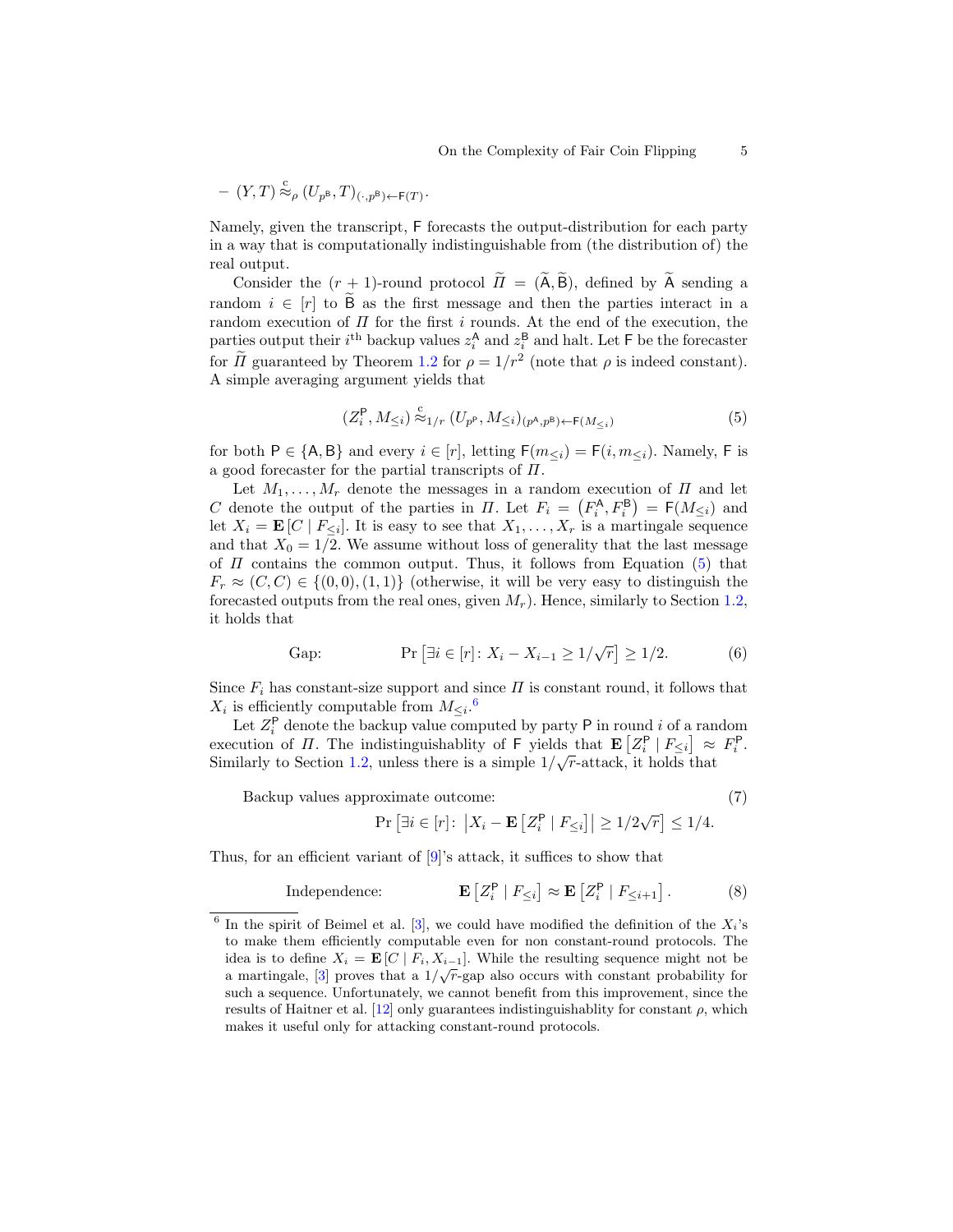for every P  $\in \{A, B\}$  and round i in which party  $\overline{P} \in \{A, B\} \setminus \{P\}$  sends the  $(i+1)$  message. However, unlike Equation [\(3\)](#page-3-2) in Section [1.2,](#page-2-1) Equation [\(8\)](#page-4-2) does not hold unconditionally (in fact, assuming oblivious transfer exists, the implied attack must fail for some protocols, yielding that Equation [\(8\)](#page-4-2) is false for these protocols). Rather, we relate Equation [\(8\)](#page-4-2) to the existence of a key-agreement protocol. Specifically, we show that if Equation  $(8)$  is not true, then there exists a key-agreement protocol.

Proving that  $F_{i+1}$  and  $Z_i^{\mathsf{P}}$  are approximately independent given  $F_{\leq i}$ . The next (and last) argument is the most technically challenging part of our proof. At this time, we provide a brief yet meaningful overview of the technique. The full details are provided in the main body (Claim [3.8](#page-13-0) in Section [3\)](#page-9-0).

We show that assuming nonexistence of io-key-agreement,  $F_{i+1}$  and  $Z_i^{\mathsf{P}}$  are approximately independent given  $F_{\leq i}$ . In more detail, the triple  $(Z_i^{\mathsf{P}}, F_{i+1}, F_{\leq i})$ is  $\rho$ -indistinguishable from  $(Y_1, Y_2, \overline{F}_{\leq i})$  where  $(Y_1, Y_2)$  is a pair of random variables that are mutually independent given  $F_{\leq i}$ . It would then follow that  $\mathbf{E}\left[Z_i^{\mathsf{P}} \mid F_{i+1}, F_{\leq i}\right] \approx \mathbf{E}\left[Y_1 \mid Y_2, F_{\leq i}\right] = \mathbf{E}\left[Y_1 \mid \bar{F}_{\leq i}\right] \approx \mathbf{E}\left[Z_i^{\mathsf{P}} \mid F_{\leq i}\right]$  as required. To this end, we use a second result by Haitner et al.  $[12]$ <sup>[7](#page-5-0)</sup>

Theorem 1.3 (Haitner et al. [\[12\]](#page-23-4)'s dichotomy, informal). Let  $\Delta = (A, B)$ be an efficient single-bit output two-party protocol and assume infinitely-often key-agreement protocol does not exist. Then, for any constant  $\rho > 0$ , there exists a poly-time algorithm (decorrelator) Dcr mapping transcripts of  $\Delta$  into  $[0,1] \times [0,1]$  such that the following holds: let  $(X, Y, T)$  be the parties' outputs and transcript in a random execution of  $\Delta$ , then

<span id="page-5-1"></span>
$$
(X,Y,T) \stackrel{\text{c}}{\approx}_{\rho} (U_{p^{\mathsf{A}}},U_{p^{\mathsf{B}}},T)_{(p^{\mathsf{A}},p^{\mathsf{B}})\leftarrow \mathsf{Der}(T)}.
$$

Namely, assuming io-key-agreement does not exist, the distribution of the parties' output given the transcript is  $\rho$ -close to the product distribution given by Dcr. We assume for simplicity that the theorem holds for *many-bit* output protocols and not merely single bit (we get rid of this assumption in the actual proof).

We define another variant  $\widehat{\Pi}$  of  $\Pi$  that internally uses the forecaster F, and show that the existence of a decorrelator for  $\widehat{H}$  implies that  $F_{i+1}$  and  $Z_i^{\mathsf{P}}$  are approximately independent given  $F_{\leq i}$ , and Equation [\(8\)](#page-4-2) follows. For concreteness, we focus on party  $P = B$ .

Fix i such that A sends the  $(i + 1)$  message in  $\Pi$  and define protocol  $\widehat{\Pi} =$  $(\widehat{A}, \widehat{B})$  according to the following specifications: the parties interact just as in  $\Pi$ for the first i rounds; then  $\hat{B}$  outputs the i<sup>th</sup> backup value of  $B$  and  $\hat{A}$  internally computes  $m_{i+1}$  and outputs  $f_{i+1} = F(m_{\leq i+1})$ . By Theorem [1.3](#page-5-1) there exists an efficient decorrelator Dcr for  $\widehat{II}$  with respect to  $\rho = 1/r$ . That is:

<span id="page-5-0"></span><sup>7</sup> Assuming the nonexistence of key-agreement protocols, Theorem [1.3](#page-5-1) implies Theorem [1.2.](#page-3-3) Yet, we chose to use both results to make the text more modular.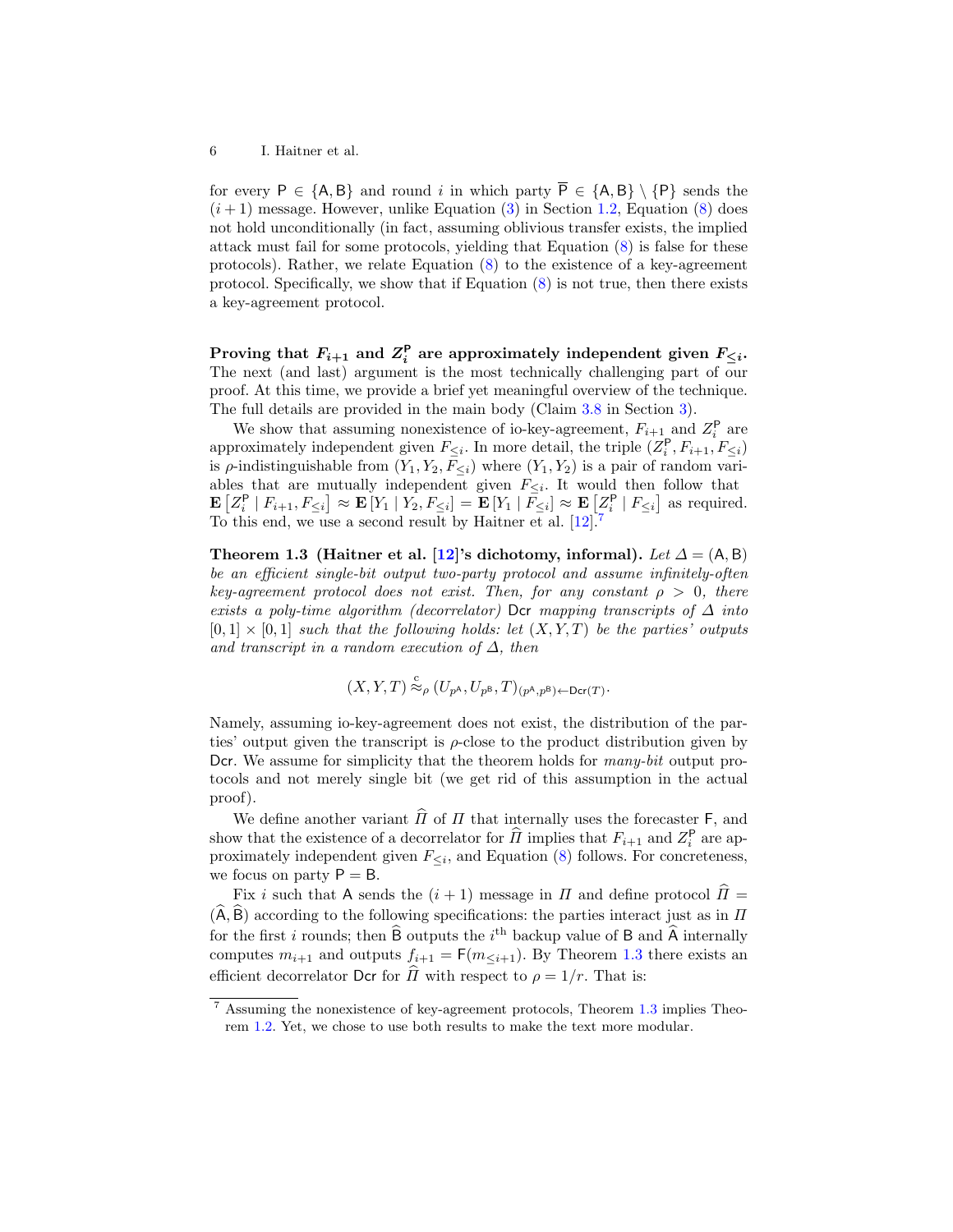<span id="page-6-0"></span>
$$
(F_{i+1}, Z_i^{\mathsf{B}}, M_{\leq i}) \stackrel{\mathsf{c}}{\approx} {}_{1/r} (U_{p^{\widehat{\mathsf{A}}}}, U_{p^{\widehat{\mathsf{B}}}}, M_{\leq i})_{(p^{\widehat{\mathsf{A}}}, p^{\widehat{\mathsf{B}}}) \leftarrow \mathsf{Der}(M_{\leq i})},\tag{9}
$$

where now  $p^{\mathsf{A}}$  describes a non-Boolean distribution, and  $U_{p^{\hat{\mathsf{A}}}}$  denotes an independent sample from this distribution.

Since F and Dcr both output an estimate of (the expectation of)  $Z_i^{\mathsf{B}}|M_{\leq i}$ in a way that is indistinguishable from the real distribution of  $Z_i^{\mathsf{B}}$  (given  $M_{\leq i}$ ), both algorithms output essentially the same value. Otherwise, the "accurate" algorithm can be used to distinguish the output of the "inaccurate" algorithm from the real output. It follows that

$$
(U_{p^{\widehat{\mathbf{A}}}},U_{p^{\widehat{\mathbf{B}}}},M_{\leq i})_{(p^{\widehat{\mathbf{A}}},p^{\widehat{\mathbf{B}}})\leftarrow \mathrm{Der}(M_{\leq i})} \stackrel{\mathrm{c}}{\approx}{}_{1/r} (U_{p^{\widehat{\mathbf{A}}}},U_{F_i^{\mathbf{B}}},M_{\leq i})_{(p^{\widehat{\mathbf{A}}},\cdot)\leftarrow \mathrm{Der}(M_{\leq i})} \qquad (10)
$$

Using a data-processing argument in combination with Equations  $(9)$  and  $(10)$ , we deduce that

$$
\left(F_{i+1}, Z_i^{\mathsf{B}}, F_{\leq i}\right) \stackrel{\mathsf{c}}{\approx} {}_{1/r} \left(U_{p^{\widehat{\mathsf{A}}}}, U_{p^{\widehat{\mathsf{B}}}}, F_{\leq i}\right)_{(p^{\widehat{\mathsf{A}}}, p^{\widehat{\mathsf{B}}}) \leftarrow \mathsf{Der}(M_{\leq i})} \tag{11}
$$

<span id="page-6-1"></span>
$$
\stackrel{\text{c}}{\approx}_{1/r} \left( U_{p^{\widehat{\mathbf{A}}}}, U_{F_i^{\mathbf{B}}}, F_{\leq i} \right)_{(p^{\widehat{\mathbf{A}}}, \cdot) \leftarrow \text{Der}(M_{\leq i})}.
$$
 (12)

Finally, conditioned on  $F_{\leq i}$ , we observe that the pair of random variables  $(U_{p^{\hat{\mathbf{A}}}}, U_{F_i^{\mathbf{B}}})_{(p^{\hat{\mathbf{A}}}, \cdot) \leftarrow \text{Der}(M_{\leq i})}$  are mutually independent since  $U_{F_i^{\mathbf{B}}}$  is sampled independently according to  $F_i^{\mathsf{B}}$ , and  $F_i^{\mathsf{B}}$  is fully determined by  $F_{\leq i}$ .

#### 1.3 Related Work

We review some of the relevant work on fair coin flipping protocols.

Necessary hardness assumptions. This line of work examines the minimal assumptions required to achieve an  $o(1/\sqrt{r})$ -bias two-party coin flipping protocols, as done in this paper. The necessity of one-way functions for weaker variants of coin flipping protocol where the honest party is allowed to abort if the other party aborts or deviates from the prescribed protocol, were considered in [\[17,](#page-24-1) [18,](#page-24-2) [13,](#page-23-8) [5\]](#page-23-9). More related to our bound is the work of Dachman-Soled et al. [\[10\]](#page-23-2) who showed that any fully black-box construction of  $O(1/r)$ -bias twoparty protocols based on one-way functions (with r-bit input and output) needs  $\Omega(r/\log r)$  rounds, and the work of Dachman-Soled et al. [\[11\]](#page-23-3) showed that there is no fully black-box and function *oblivious* construction of  $O(1/r)$ -bias twoparty protocols from one-way functions (a protocol is function oblivious if the outcome of protocol is independent of the choice of the one-way function used in the protocol). For the case we are interested in, i.e. constant-round coin flipping protocols,  $[10]$  yields that black-box techniques from one-way functions can only guarantee fairness of order  $1/\sqrt{r}$ .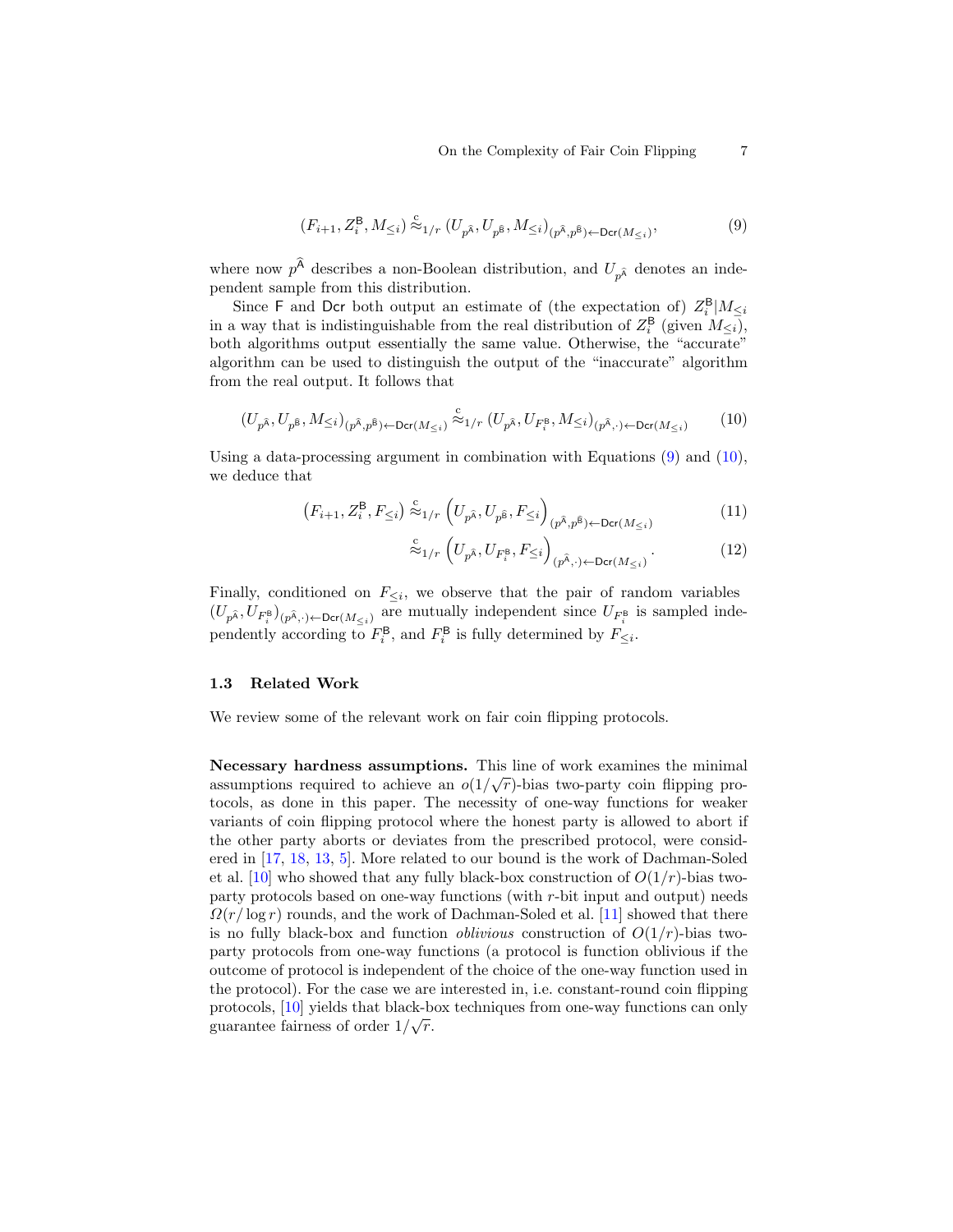**Lower bounds.** Cleve  $[8]$  proved that, for every r-round two-party coin flipping protocol, there exists an efficient adversary that can bias the output by  $\Omega(1/r)$ . Cleve and Impagliazzo  $[9]$  proved that, for every r-round two-party coin flipping protocol, there exists an inefficient fail-stop adversary that biases the output by  $\hat{O}(1/\sqrt{N})$ .  $\Omega(1/\sqrt{r})$ . They also showed that a similar attack exists if the parties have access to an ideal commitment scheme. All above bounds extend to the multi-party case (with no honest majority) via a simple reduction. Very recently, Beimel et al. [\[3\]](#page-23-5) showed that any r-round n-parties coin flipping with  $n^k > r$ , for some  $k \in \mathbb{N}$ , showed that *any* r-found *n*-parties coin inpping with  $n > r$ , for some  $\kappa \in \mathbb{N}$ ,<br>can be biased by  $1/(\sqrt{r} \cdot (\log r)^k)$ . Ignoring logarithmic factors, this means that if the number of parties is  $r^{Q(1)}$ , the majority protocol of [\[2\]](#page-23-1) is optimal.

Upper bounds. Blum [\[6\]](#page-23-6) presented a two-party two-round coin flipping protocol with bias  $1/4$ . Awerbuch et al. [\[2\]](#page-23-1) presented an *n*-party *r*-round protocol tocor with bias  $1/4$ . Awerbuch et al. [2] presented an *n*-party *r*-found protocord with bias  $O(n/\sqrt{r})$  (the two-party case appears also in Cleve [\[8\]](#page-23-0)). Moran et al. [\[19\]](#page-24-3) solved the two-party case by giving a two-party r-round coin flipping protocol with bias  $O(1/r)$ . Haitner and Tsfadia [\[14\]](#page-23-10) solved the three-party case up to poly-logarithmic factor by giving a three-party coin flipping protocol with bias  $O(polylog(r)/r)$ . Buchbinder et al. [\[7\]](#page-23-11) showed an *n*-party *r*-round coin flipping protocol with bias  $\widetilde{O}(n^3 2^n / r^{\frac{1}{2} + \frac{1}{2^{n-1}-2}})$ . In particular, their protocol for four parties has bias  $\tilde{O}(1/r^{2/3})$ , and for  $n = \log \log r$  their protocol has bias smaller than Awerbuch et al. [\[2\]](#page-23-1).

For the case where less than 2/3 of the parties are corrupt, Beimel et al. [\[4\]](#page-23-12) showed an *n*-party *r*-round coin flipping protocol with bias  $2^{2^k}/r$ , tolerating up to  $t = (n + k)/2$  corrupt parties. Alon and Omri [\[1\]](#page-23-13) showed an *n*-party *r*-round coin flipping protocol with bias  $\tilde{O}(2^{2^n}/r)$ , tolerating up to t corrupted parties, for constant n and  $t < 3n/4$ .

#### 1.4 Open Questions

We show that constant-round coin flipping protocol with "small" bias (i.e.,  $(1/\sqrt{2})$  $o(1/\sqrt{r})$ -fair, for r round protocol) implies io-key-agreement. Whether such a reduction can be extended to protocols with super-constant round complexity remains open. The barrier to extending our results is that the dichotomy result of Haitner et al. [\[12\]](#page-23-4) only guarantees indistinguishablility with constant advantage (as opposed to vanishing or negligible advantage). It is worth mentioning that for protocols of super-constant round complexity, even a black-box separation between optimal (and thus between small bias) coin flipping protocol and one-way functions is not known.

The question of reducing oblivious transfer to optimally-fair coin flip is also open. We recall that all known small bias coin flipping protocols rely on it [\[20,](#page-24-0) [15,](#page-24-4) [7\]](#page-23-11). It is open whether the techniques of Haitner et al. [\[12\]](#page-23-4) can provide a similar dichotomy with respect to (io-) oblivious transfer (as opposed to io-keyagreement) allowing for the realization of oblivious transfer from  $o(1/\sqrt{r})$ -fair (constant round) coin flip via the techniques of the present paper.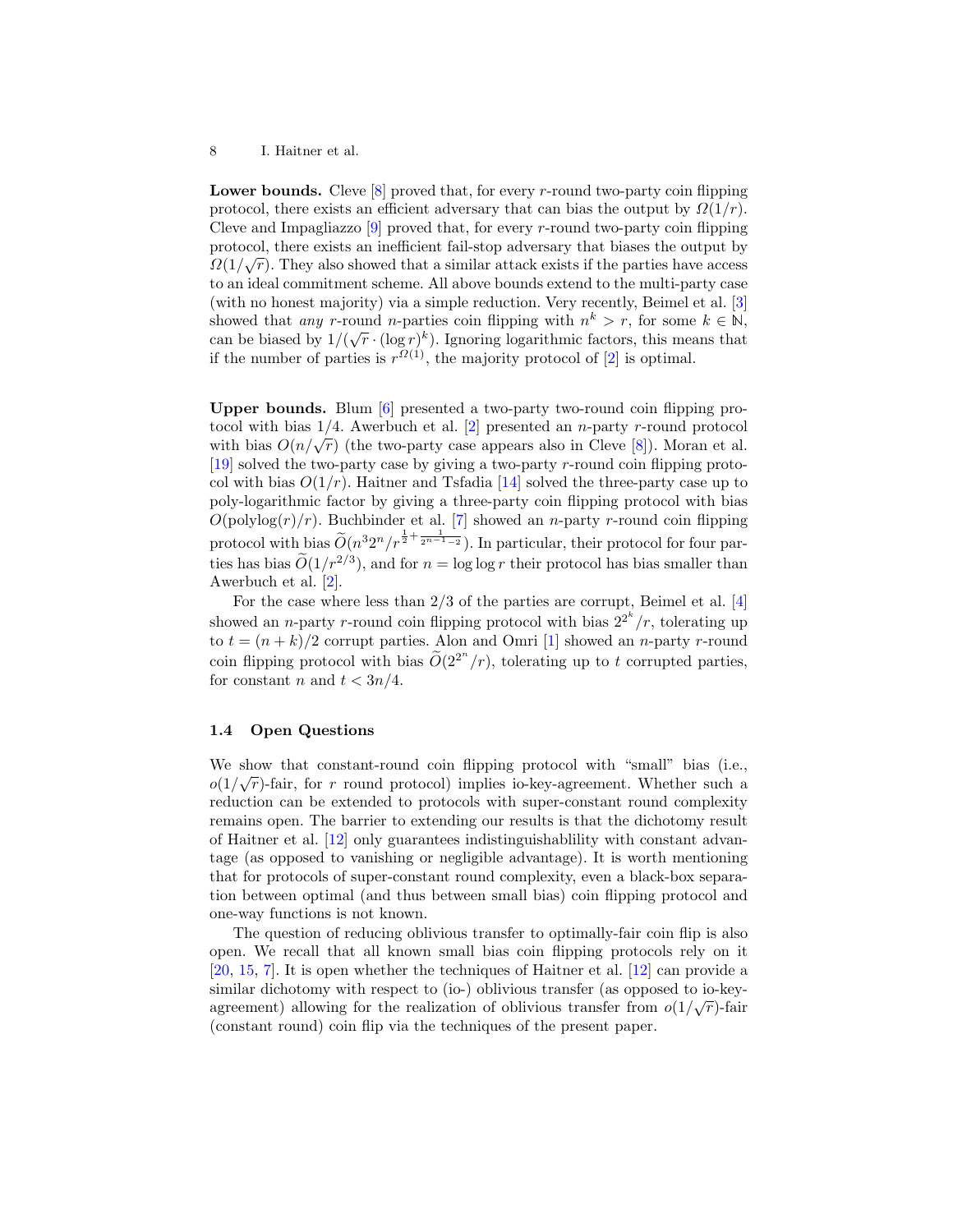### Paper Organization

Basic definitions and notation used through the paper are given in Section [2.](#page-8-0) The formal statement and proof of the main theorem are given in Section [3.](#page-9-0)

## <span id="page-8-0"></span>2 Preliminaries

#### 2.1 Notation

We use calligraphic letters to denote sets, uppercase for random variables and functions, lowercase for values. For  $a, b \in \mathbb{R}$ , let  $a \pm b$  stand for the interval  $[a - b, a + b]$ . For  $n \in \mathbb{N}$ , let  $[n] = \{1, ..., n\}$  and  $(n) = \{0, ..., n\}$ . Let poly denote the set of all polynomials, let ppt stand for probabilistic polynomial time and PPTM denote a PPT algorithm (Turing machine). A function  $\nu : \mathbb{N} \to [0,1]$ is negligible, denoted  $\nu(n) = \text{neg}(n)$ , if  $\nu(n) < 1/p(n)$  for every  $p \in \text{poly}$  and large enough n. For a sequence  $x_1, \ldots, x_r$  and  $i \in [r]$ , let  $x_{\leq i} = x_1, \ldots, x_i$  and  $x_{< i} = x_1, \ldots, x_{i-1}.$ 

Given a distribution, or random variable, D, we write  $x \leftarrow D$  to indicate that x is selected according to D. Given a finite set  $S$ , let  $s \leftarrow S$  denote that s is selected according to the uniform distribution over  $S$ . The support of  $D$ , denoted Supp $(D)$ , be defined as  $\{u \in \mathcal{U} : D(u) > 0\}$ . The *statistical distance* between two distributions P and Q over a finite set U, denoted as  $SD(P, Q)$ , is defined as  $\max_{\mathcal{S}\subseteq\mathcal{U}}|P(\mathcal{S})-Q(\mathcal{S})|=\frac{1}{2}\sum_{u\in\mathcal{U}}|P(u)-Q(u)|.$  Distribution ensembles X =  ${X_{\kappa}}_{\kappa\in\mathbb{N}}$  and  $Y = {Y_{\kappa}}_{\kappa\in\mathbb{N}}$  are  $\delta$ -computationally indistinguishable in the set K, denoted by  $X \stackrel{c}{\approx}_{\mathcal{K},\delta} Y$ , if for every PPTM D and sufficiently large  $\kappa \in \mathcal{K}$ :  $|\Pr[D(1^{\kappa}, X_{\kappa}) = 1] - \Pr[D(1^{\kappa}, Y_{\kappa}) = 1]| \leq \delta.$ 

#### 2.2 Protocols

Let  $\Pi = (A, B)$  be a two-party protocol. The protocol  $\Pi$  is PPT if the running time of both A and B is polynomial in their input length (regardless of the party they interact with). We denote by  $(A(x), B(y))(z)$  a random execution of  $\Pi$  with private inputs x and  $y$ , and common input z, and sometimes abuse notation and write  $(A(x), B(y))(z)$  for the parties' output in this execution.

We will focus on no-input two-party single-bit output PPT protocol: the only input of the two ppt parties is the common security parameter given in unary representation. At the end of the execution, each party outputs a single bit. Throughout, we assume without loss of generality that the transcript contains  $1^{\kappa}$  as the first message. Let  $\Pi = (A, B)$  be such a two-party single-bit output protocol. For  $\kappa \in \mathbb{N}$ , let  $C_{\Pi}^{\mathsf{A},\kappa}$ ,  $C_{\Pi}^{\mathsf{B},\kappa}$  and  $T_{\Pi}^{\kappa}$  denote the outputs of A, B and the transcript of  $\Pi$ , respectively, in a random execution of  $\Pi(1^{\kappa})$ .

<span id="page-8-1"></span>Fair Coin Flipping Protocols. Since we are concerned with a lower bound, we only give the game-based definition of coin flipping protocols (see [\[15\]](#page-24-4) for the stronger simulation-based definition).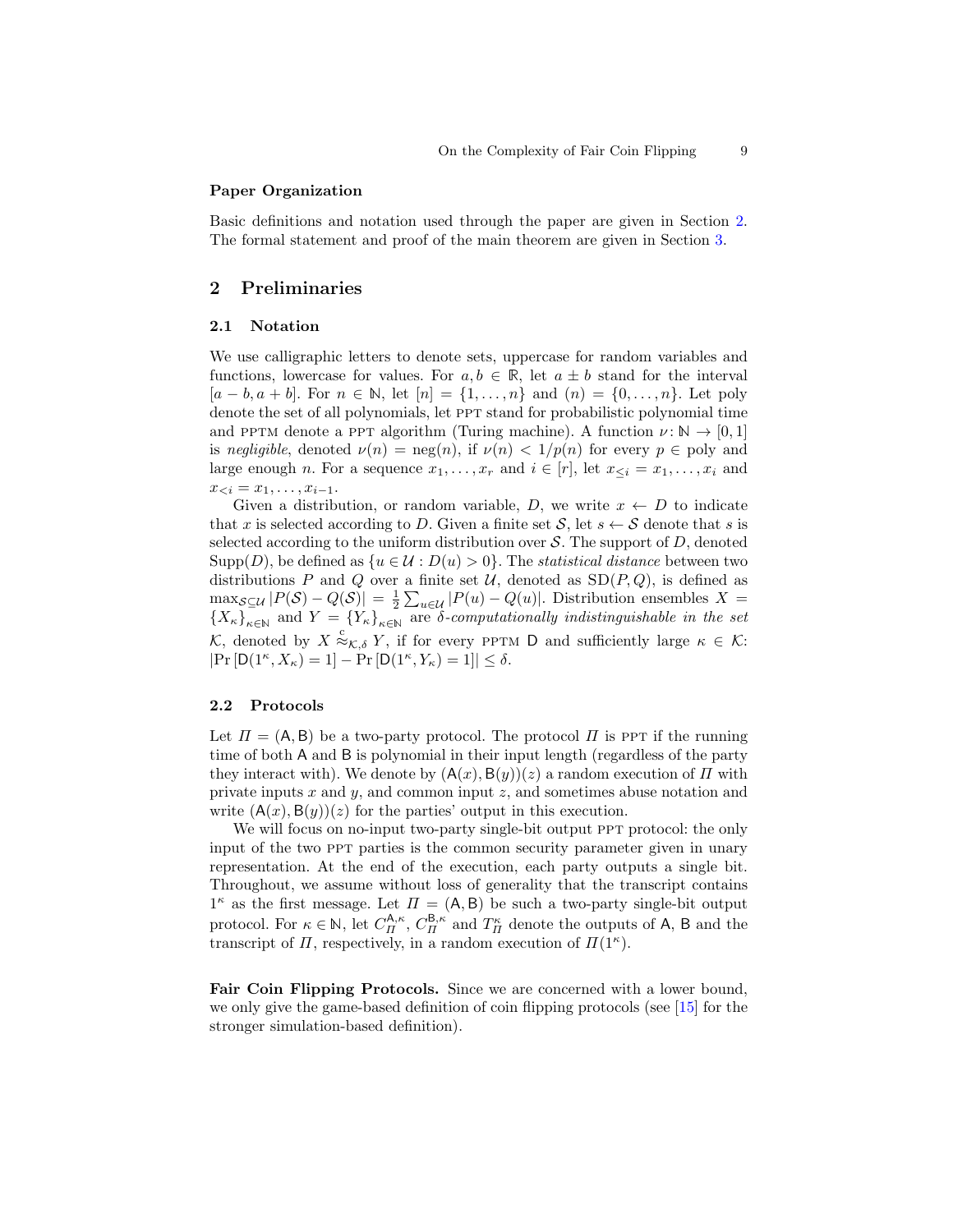Definition 2.1 (Fair coin flipping protocols). A PPT single-bit output twoparty protocol  $\Pi = (A, B)$  is an  $\varepsilon$ -fair coin flipping protocol if the following holds.

Output delivery: The honest party always outputs a bit (even if the other party acts dishonestly, or aborts).

Agreement: The parties always output the same bit in an honest execution.

Uniformity:  $Pr\left[C_{\Pi}^{A,\kappa} = b\right] = 1/2$  (and thus  $Pr\left[C_{\Pi}^{B,\kappa} = b\right] = 1/2$ ), for both  $b \in \{0,1\}$  and all  $\kappa \in \mathbb{N}$ .

**Fairness:** For any PPT  $A^*$  and  $b \in \{0,1\}$ , for sufficiently large  $\kappa \in \mathbb{N}$  it holds that

$$
\Pr\left[C_{\Pi}^{\mathsf{B},\kappa}=b\right] \le 1/2+\varepsilon, \text{ and the same holds for the output bit of A.}
$$

Key-Agreement. We focus on single-bit output key-agreement protocols.

Definition 2.2 (Key-agreement protocols). A PPT single-bit output twoparty protocol  $\Pi = (A, B)$  is io-key-agreement, if there exist an infinite  $K \subseteq N$ such that the following hold for  $\kappa$ 's in K:

**Agreement.** Pr  $\left[C_{\Pi}^{\mathsf{A},\kappa} = C_{\Pi}^{\mathsf{B},\kappa}\right] \geq 1 - \text{neg}(\kappa).$ Secrecy. Pr  $\left[\text{Eve}(T_{II}^{\kappa})=C_{II}^{\mathsf{A},\kappa}\right] \leq 1/2+\text{neg}(\kappa)$ , for every PPT Eve.

## 2.3 Martingales

**Definition 2.3 (Martingales).** Let  $X_0, \ldots, X_r$  be a sequence of random variables. We say that  $X_0, \ldots, X_r$  is a martingale sequence if  $\mathbf{E}[X_{i+1} | X_{\leq i} = x_{\leq i}]$  $x_i$  for every  $i \in [r-1]$ .

In plain terms, a sequence is a martingale if the expectation of the next point conditioned on the entire history is exactly the last observed point. One way to obtain a martingale sequence is by constructing a Doob martingale. Such a sequence is defined by  $X_i = \mathbf{E}[f(Z) | Z_{\leq i}]$ , for arbitrary random variables  $Z = (Z_1, \ldots, Z_r)$  and a function f of interest. We will use the following fact proven by [\[9\]](#page-23-7) (we use the variant as proven in [\[3\]](#page-23-5)).

<span id="page-9-2"></span>**Theorem 2.1.** Let  $X_0, \ldots, X_r$  be a martingale sequence such that  $X_i \in [0,1]$ , for every  $i \in [r]$ . If  $X_0 = 1/2$  and  $\Pr[X_r \in \{0, 1\}] = 1$ , then

$$
\Pr\left[\exists i \in [r] \ s.t. \ |X_i - X_{i-1}| \ge \frac{1}{4\sqrt{r}}\right] \ge \frac{1}{20}.
$$

## <span id="page-9-0"></span>3 Fair Coin Flipping to Key-Agreement

<span id="page-9-1"></span>In this section, we prove our main result: if there exist constant-round coin flipping protocols which improve over the  $1/\sqrt{r}$ -bias majority protocol of [\[2\]](#page-23-1), then infinitely-often key-agreement exists as well. Formally, we prove the following theorem.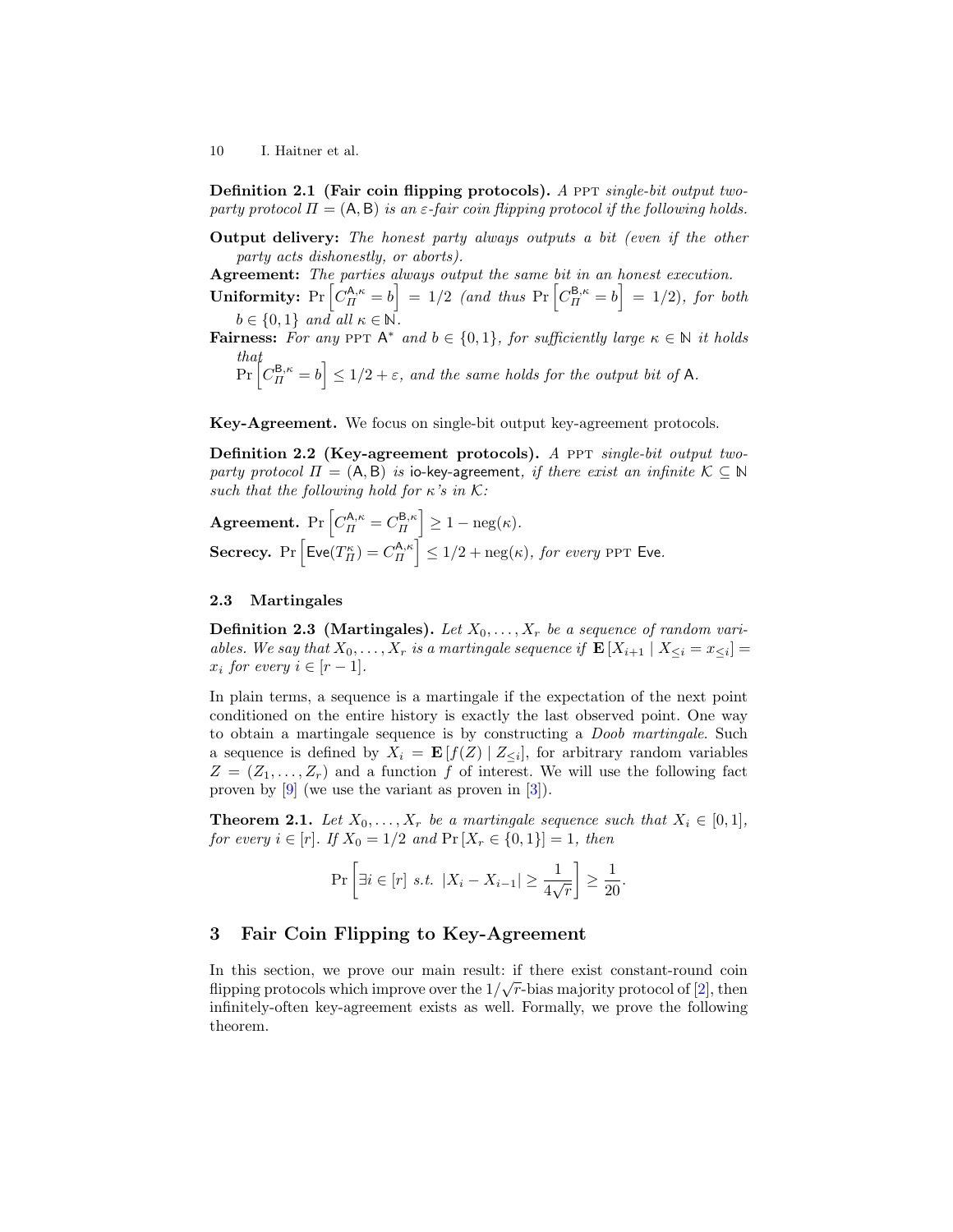**Theorem 3.1.** The following holds for any (constant)  $r \in \mathbb{N}$ : if there exists an r-round,  $\frac{1}{25600\sqrt{r}}$ -fair two-party coin flipping protocol, see Definition [2.1,](#page-8-1) then there exists an infinitely-often key-agreement protocol.<sup>[8](#page-10-0),[9](#page-10-1)</sup>

Before formally proving Theorem [3.1,](#page-9-1) we briefly recall the outline of the proof as presented in the introduction (we ignore certain constants in this outline). We begin with a good forecaster for the coin flipping protocol  $\Pi$  (which must exist, according to [\[12\]](#page-23-4)), and we define an efficiently computable conditional expected outcome sequence  $X = (X_0, \ldots, X_r)$  for  $\Pi$ , conditioned on the forecaster's outputs. Then, we show that (1) the  $i<sup>th</sup>$  backup value (default output in case the opponent aborts) should be close to  $X_i$ ; otherwise, an efficient attacker can use the forecaster to bias the output of the other party (this attack is applicable regardless of the existence of infinitely-often key-agreement). And (2), since X is a martingale sequence, "large"  $1/\sqrt{r}$ -gaps are bound to occur in some round, with constant probability. Hence, combining  $(1)$  and  $(2)$ , with constant probability, for some *i*, there is a  $1/\sqrt{r}$ -gap between  $X_i$  and the forecasters' prediction for one party at the preceding round  $i - 1$ . Therefore, unless protocol  $\Pi$  implies io-key-agreement, the aforementioned gap can be exploited to bias that party's √ output by  $1/\sqrt{r}$ , by instructing the opponent to abort as soon as the gap is detected. In more detail, the success of the attack requires that (3) the event that a gap occurs is (almost) independent of the backup value of the honest party. It turns out that if  $\Pi$  does not imply io-key-agreement, this third property is guaranteed by the dichotomy theorem of [\[12\]](#page-23-4). In summary, if io-key-agreement does not exist, then protocol  $\Pi$  is at best  $1/\sqrt{r}$ -fair.

Moving to the formal proof, fix an r-round, two-party coin flipping protocol  $\Pi = (A, B)$  (we assume nothing about its fairness parameter for now). We associate the following random variables with a random honest execution of  $\Pi(1^{\kappa})$ . Let  $M^{\kappa} = (M_1^{\kappa}, \ldots, M_r^{\kappa})$  denote the messages of the protocol and let  $C^{\kappa}$  denote the (always) common output of the parties. For  $i \in \{0, \ldots, r\}$  and  $P \in \{A, B\}$ , let  $Z_i^{P,\kappa}$  be the "backup" value party P outputs, if the other party aborts after the  $i^{\text{th}}$  message was sent. In particular,  $Z_r^{\mathsf{A},\kappa} = Z_r^{\mathsf{B},\kappa} = C^{\kappa}$  and  $\Pr\left[C^{\kappa} = 1\right] = 1/2$ .

Forecaster for  $\Pi$ . We are using a *forecaster* for  $\Pi$ , guaranteed by the following theorem (proof readily follows from Haitner et al. [\[12,](#page-23-4) Thm 3.8]).

<span id="page-10-2"></span>Theorem 3.2 (Haitner et al. [\[12\]](#page-23-4), existence of forecasters). Let  $\Delta$  be a no-input, single-bit output two-party protocol. Then for any constant  $\rho > 0$ , there exists a PPT constant output-length algorithm  $F$  (forecaster) mapping transcripts of  $\Delta$  into (the binary description of) pairs in  $[0,1] \times [0,1]$  and an infinite set  $\mathcal{K} \in \mathbb{N}$  such that the following holds: let  $C^{A,\kappa}$ ,  $C^{B,\kappa}$  and  $T^{\kappa}$  denote the parties outputs and protocol transcript, respectively, in a random execution of  $\Delta(1^{\kappa})$ .

<span id="page-10-0"></span><sup>8</sup> Definition [2.1](#page-8-1) requires perfect uniformity: the common output in an honest execution is an unbiased bit. The proof given below, however, easily extends to any non-trivial uniformity condition, e.g., the common output equals 1 with probability 3/4.

<span id="page-10-1"></span> $9$  We remark that we did not optimize the value of the constant.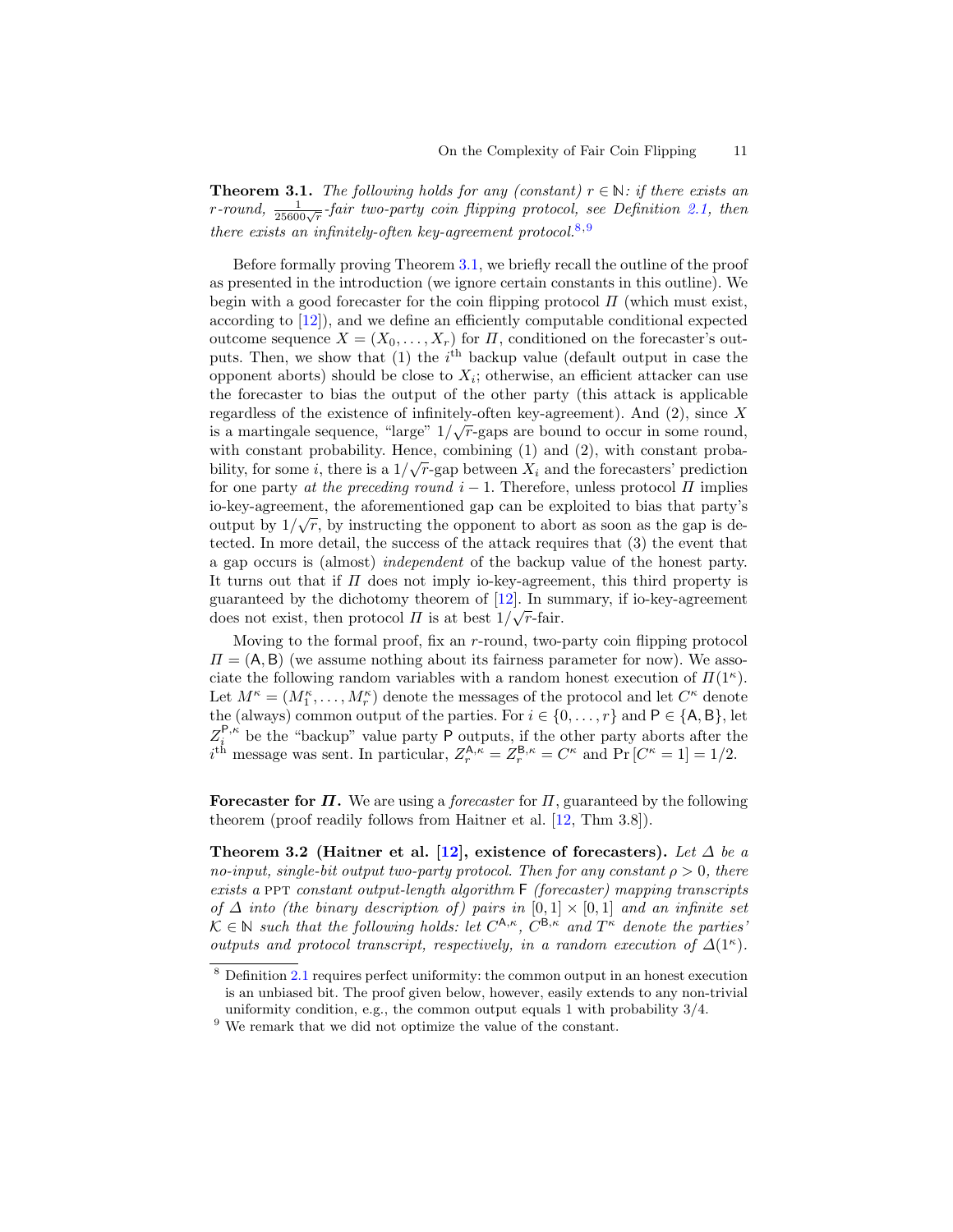Let  $m(\kappa) \in \text{poly}$  be a bound on the number of coins used by F on transcripts in  $\text{supp}(T^{\kappa})$ , and let  $S^{\kappa}$  be a uniform string of length  $m(\kappa)$ . Then,

$$
- (C^{A,\kappa}, T^{\kappa}, S^{\kappa}) \overset{c}{\approx}_{\rho,\mathcal{K}} (U_{p^A}, T^{\kappa}, S^{\kappa})_{(p^A,\cdot)=F(T^{\kappa}; S^{\kappa})}, \text{ and } \\ - (C^{B,\kappa}, T^{\kappa}, S^{\kappa}) \overset{c}{\approx}_{\rho,\mathcal{K}} (U_{p^B}, T^{\kappa}, S^{\kappa})_{(\cdot,p^B)=F(T^{\kappa}; S^{\kappa})}.
$$

letting  $U_p$  be a Boolean random variable taking the value 1 with probability  $p^{10}$  $p^{10}$  $p^{10}$ .

Since we require a forecaster for all (intermediate) backup values of  $\Pi$ , we apply Theorem [3.2](#page-10-2) with respect to the following variant of protocol  $\Pi$ , which simply stops the execution at a random round.

# $\text{Protocol 3.3 } (\widetilde{\varPi} = \left(\widetilde{\mathsf{A}}, \widetilde{\mathsf{B}}\right))$

Common input: security parameter  $1^{\kappa}$ . Description:

- 1.  $\widetilde{A}$  samples  $i \leftarrow [r]$  and sends it to  $\widetilde{B}$ .
- 2. The parties interact in the first i rounds of a random execution of  $\Pi(1^{\kappa})$ , with A and B taking the role of A and B receptively.<br>Let  $z_i^{\text{A}}$  and  $z_i^{\text{B}}$  be the i<sup>th</sup> backup values of A and B as computed by the parties in the above execution.
- 3. A outputs  $z_i^{\mathsf{A}}$ , and B outputs  $z_i^{\mathsf{B}}$ .

Let  $\rho = 10^{-6} \cdot r^{-5/2}$ . Let  $\mathcal{K} \subseteq \mathbb{N}$  and a PPT F be the infinite set and PPT forecaster resulting by applying Theorem [3.2](#page-10-2) with respect to protocol  $\tilde{\Pi}$  and  $\rho$ , and let  $S<sup>\kappa</sup>$  denote a long enough uniform string to be used by  $F$  on transcripts of  $\tilde{\Pi}(1^{\kappa})$ . The following holds with respect to  $\Pi$ .

<span id="page-11-1"></span>**Claim 3.4.** For  $I \leftarrow [r]$ , it holds that

$$
\begin{split} &-\left(Z_I^{\mathsf{A},\kappa},M_{\leq I}^\kappa,S^\kappa\right)\stackrel{\text{c}}{\approx}_{\rho,\mathcal{K}}\left(U_{p^\mathsf{A}},M_{\leq I}^\kappa,S^\kappa\right)_{(p^\mathsf{A},\cdot)=\mathsf{F}(M_{\leq I};S^\kappa)},\text{ and}\\ &-\left(Z_I^{\mathsf{B},\kappa},M_{\leq I}^\kappa,S^\kappa\right)\stackrel{\text{c}}{\approx}_{\rho,\mathcal{K}}\left(U_{p^\mathsf{B}},M_{\leq I}^\kappa,S^\kappa\right)_{(\cdot,p^\mathsf{B})=\mathsf{F}(M_{\leq I};S^\kappa)}, \end{split}
$$

letting  $F(m_{\leq i}; r) = F(i, m_{\leq i}; r)$ .

*Proof.* Immediate, by Theorem [3.2](#page-10-2) and the definition of  $H$ .

We assume without loss of generality that the common output appears on the last message of  $\Pi$  (otherwise, we can add a final message that contains this value, which does not hurt the security of  $\Pi$ ). Hence, without loss of generality it holds that  $F(m_{\leq r};\cdot) = (b, b)$ , where b is the output bit as implied by  $m_{\leq r}$ (otherwise, we can change F to do so without hurting its forecasting quality).

For  $\kappa \in \mathbb{N}$ , we define the random variables  $F_0^{\kappa}, \ldots, F_r^{\kappa}$ , by

$$
F_i^{\kappa} = (F_i^{\mathsf{A},\kappa}, F_i^{\mathsf{B},\kappa}) = \mathsf{F}(M_{\leq i}; S^{\kappa})
$$
\n(13)

<span id="page-11-0"></span> $10$  Haitner et al.  $[12]$  do not limit the output-length of F. Nevertheless, by applying [\[12\]](#page-23-4) with parameter  $\rho/2$  and chopping each of the forecaster's outputs to the first  $\lceil \log 1/\rho \rceil + 1$  (most significant) bits, yields the desired constant output-length forecaster.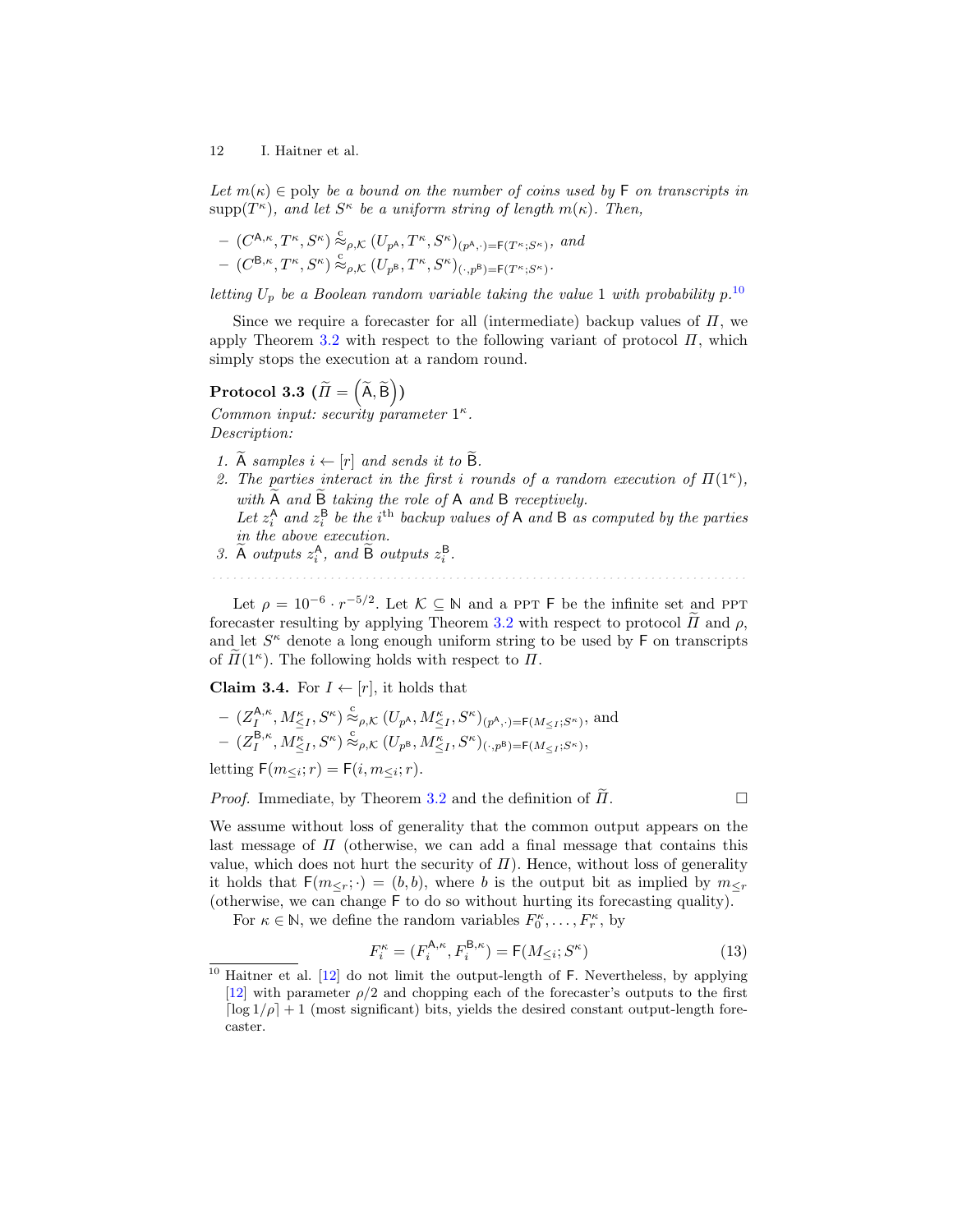The expected outcome sequence. To attack the protocol, it is useful to evaluate at each round the expected outcome of the protocol conditioned on the forecasters' outputs so far. To alleviate notation, we assume that the value of  $\kappa$ is determined by  $|S^{\kappa}|$ .

Definition 3.1 (Expected outcome function). For  $\kappa \in \mathbb{N}$ ,  $i \in [r]$ ,  $f_{\leq i} \in$  $\text{supp}(F_{\leq i}^{\kappa})$  and  $s \in \text{Supp}(S^{\kappa})$ , let

$$
g(f_{\leq i},s) = \mathbf{E}\left[C^{\kappa} \mid F^{\kappa}_{\leq i} = f_{\leq i}, S^{\kappa} = s\right].
$$

Namely,  $g(f_{\leq i}, s)$  is the probability that the output of the protocol in a random execution is 1, given that  $F(M_{\leq i}; s) = f_i$  for every  $j \in (i)$  and  $M_1, \ldots, M_r$  being the transcript of this execution.

Expected outcome sequence is approximable. The following claim, proven in Section [3.1,](#page-16-0) yields that the expected outcome sequence can be approximated efficiently.

<span id="page-12-0"></span>Claim 3.5. There exists PPTM G such that

$$
\Pr\left[\mathsf{G}(F_{\leq i}^{\kappa},S^{\kappa}) \notin g(F_{\leq i}^{\kappa},S^{\kappa}) \pm \rho\right] \leq \rho,
$$

for every  $\kappa \in \mathbb{N}$  and  $i \in [r]$ .

Algorithm G approximates the value of g on input  $(f_{\leq i}, s) \in \text{supp}(F_{\leq i}^{\kappa}, S^{\kappa})$ by running multiple independent instances of protocol  $\Pi(\overline{1^{\kappa}})$  and keeping track of the number of times it encounters  $f_{\leq i}$  and the protocol outputs one. Standard approximation techniques yield that, unless  $f_{\leq i}$  is very unlikely, the output of G is close to  $g(f_{\leq i}, s)$ . Claim [3.5](#page-12-0) follows by carefully choosing the number of iterations for G and bounding the probability of encountering an unlikely  $f_{\leq i}$ .

Forecasted backup values are close to expected outcome sequence. The following claim bounds the probability that the expected outcome sequence and the forecaster's outputs deviate by more than  $1/8\sqrt{r}$ . The proof is given in Section [3.2.](#page-17-0)

<span id="page-12-1"></span>**Claim 3.6.** Assuming  $\Pi$  is  $\frac{1}{6400\sqrt{r}}$ -fair, then

$$
\Pr\left[\exists i \in [r] \text{ s.t. } \left| g(F_{\leq i}^{\kappa}, S^{\kappa}) - F_i^{\mathsf{P}, \kappa} \right| \geq 1/8\sqrt{r} \right] < 1/100
$$

for both  $P \in \{A, B\}$  and large enough  $\kappa \in \mathcal{K}$ .

Loosely speaking, Claim [3.6](#page-12-1) states that the expected output sequence and the forecaster's outputs are close for a fair protocol. If not, then either of the following attackers  $\mathsf{P}_0^*$ ,  $\mathsf{P}_1^*$  can bias the output of party  $\mathsf{P}$ : for fixed randomness  $s \in \text{supp}(S^{\kappa})$ , attacker  $\mathsf{P}_{z}^{*}$  computes  $f_i = \mathsf{F}(m_{\leq i}, s)$  for partial transcript  $m_{\leq i}$  $s \in \text{supp}(S)$ , attacket  $r_z$  computes  $j_i = r(m_{\leq i}, s)$  for partial transcript  $m_{\leq i}$ <br>at round  $i \in [r]$ , and aborts as soon as  $(-1)^{1-z}(G(f_{\leq i}, s) - f_i) \geq 1/8\sqrt{r} - \rho$ . The desired bias is guaranteed by the accuracy of the forecaster (Claim [3.4\)](#page-11-1), the accuracy of algorithm G (Claim [3.5\)](#page-12-0) and the presumed frequency of occurrence of a suitable gap. The details of the proof are given in Section [3.2.](#page-17-0)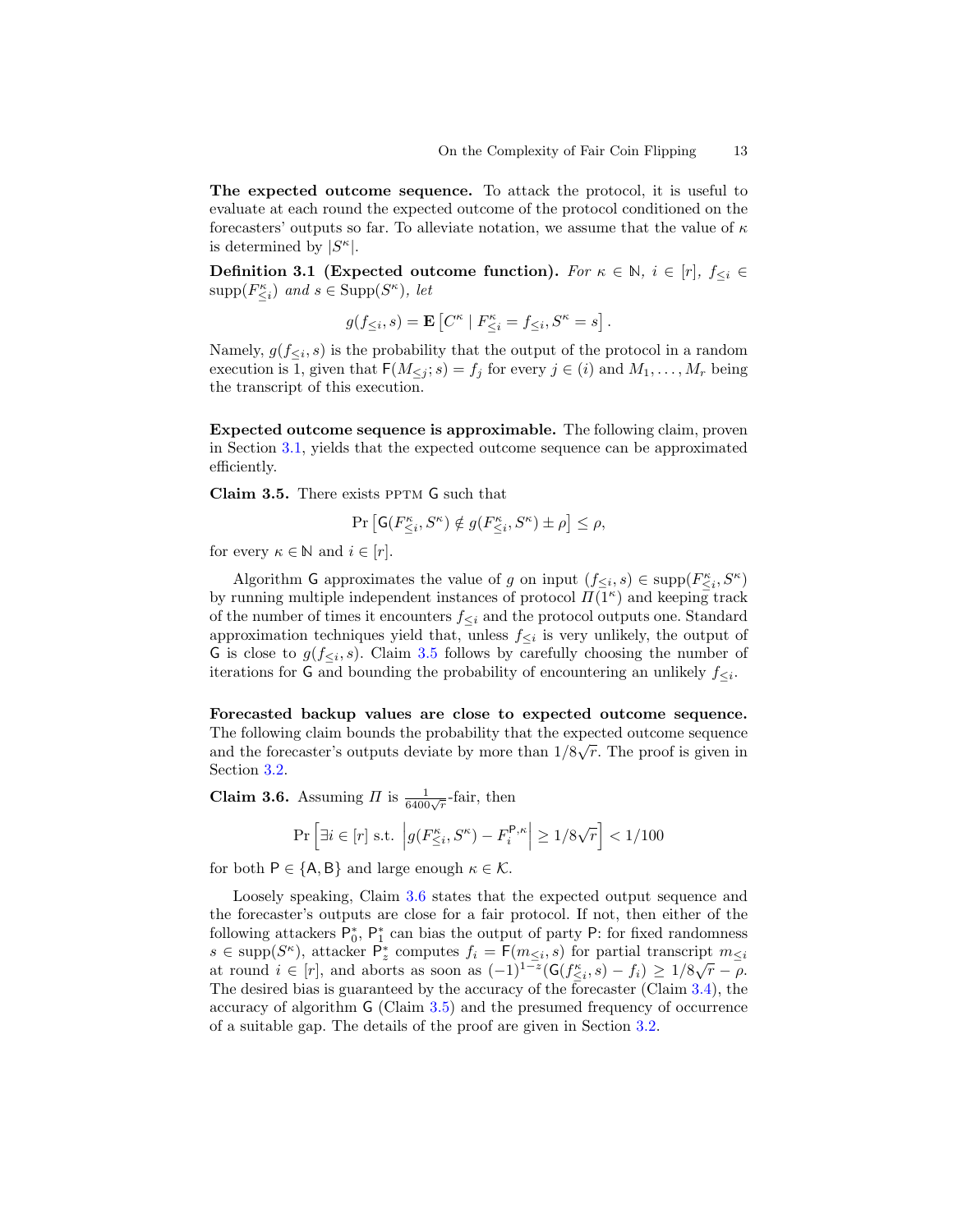Expected outcome sequence has large gap. Similarly to  $|9|$ , the success of our attack depends on the occurrence of large gaps in the expected outcome sequence. The latter is guaranteed by [\[9\]](#page-23-7) and [\[3\]](#page-23-5), since the expected outcome sequence is a suitable martingale.

<span id="page-13-1"></span>**Claim 3.7.** For every  $\kappa \in \mathbb{N}$ , it holds that

$$
\Pr\left[\exists i \in [r] \colon \left| g(F_{\leq i}^{\kappa}, S^{\kappa}) - g(F_{\leq i-1}^{\kappa}, S^{\kappa}) \right| \geq 1/4\sqrt{r} \right] > 1/20.
$$

*Proof.* Consider the sequence of random variables  $G_0^{\kappa}, \ldots, G_r^{\kappa}$  defined by  $G_i^{\kappa}$  =  $g(F_{\leq i}^{\kappa}, S^{\kappa})$ . Observe that this is a Doob (and hence, strong) martingale sequence, with respect to the random variables  $Z_0 = S^{\kappa}$  and  $Z_i = F_i^{\kappa}$  for  $i \in [r]$ , and the function  $f(S^{\kappa}, F^{\kappa}_{\leq r}) = g(F^{\kappa}_{\leq r}, S^{\kappa}) = F^{\kappa}_r[0]$  (i.e., the function that outputs the actual output of the protocol, as implied by  $F_r^{\kappa}$ ). Clearly,  $G_0^{\kappa} = 1/2$  and  $G_r^{\kappa} \in \{0,1\}$  (recall that we assume that  $\mathsf{F}(M_{\leq r};\cdot) = (b,b)$ , where b is the output bit as implied by  $M_{\leq r}$ ). Thus, the proof follows by Theorem [2.1.](#page-9-2)

Independence of attack decision. Claim [3.4](#page-11-1) immediately yields that the expected values of  $F_i$  and  $Z_i^{\mathsf{P}}$  are close, for both  $\mathsf{P} \in \{\mathsf{A},\mathsf{B}\}\$  and every  $i \in [r]$ . Assuming io-key-agreement does not exist, the following claim essentially states that  $F_i$  and  $Z_i^{\mathsf{P}}$  remain close in expectation, even if we condition on some event that depends on the other party's next message. This observation will allow us to show that, when a large gap in the expected outcome is observed by one of the parties, the (expected value of the) backup value of the other party still lags behind. The following claim captures the core of the novel idea in our attack, and its proof is the most technical aspect towards proving our main result.

<span id="page-13-0"></span>Claim 3.8 (Independence of attack decision). Let D be a single-bit output PPTM. For  $\kappa \in \mathbb{N}$  and  $P \in \{A, B\}$ , let  $E_1^{P,\kappa}, \ldots, E_r^{P,\kappa}$  be the sequence of random variables defined by  $E_i^{\mathsf{P},\kappa} = \mathsf{D}(F_{\leq i}^{\kappa}, S^{\kappa})$  if P sends the  $i^{\text{th}}$  message in  $\Pi(1^{\kappa})$ , and  $E_i^{\mathsf{P},\kappa} = 0$  otherwise.

Assume io-key-agreement protocols do not exist. Then, for any  $P \in \{A, B\}$ and infinite subset  $\mathcal{K}' \subseteq \mathcal{K}$ , there exists an infinite set  $\mathcal{K}'' \subseteq \mathcal{K}'$  such that

$$
\mathbf{E}\left[E_{i+1}^{\mathbf{P},\kappa}\cdot(Z_i^{\overline{\mathbf{P}},\kappa}-F_i^{\overline{\mathbf{P}},\kappa})\right]\in\pm 4r\rho
$$

for every  $\kappa \in \mathcal{K}''$  and  $i \in (r-1)$ , where  $\overline{P} \in \{A, B\} \setminus \{P\}.$ 

 $\text{Since } \mathbf{E}\left[E_{i+1}^{\mathsf{P},\kappa} \cdot (Z_i^{\overline{\mathsf{P}},\kappa} - F_i^{\overline{\mathsf{P}},\kappa})\right] = \mathbf{E}\left[E_{i+1}^{\mathsf{P},\kappa} \cdot \mathbf{E}\left[Z_i^{\overline{\mathsf{P}},\kappa} - F_i^{\mathsf{P},\kappa} \mid E_{i+1}^{\mathsf{P},\kappa} = 1\right]\right], \text{Claim 3.8}$  $\text{Since } \mathbf{E}\left[E_{i+1}^{\mathsf{P},\kappa} \cdot (Z_i^{\overline{\mathsf{P}},\kappa} - F_i^{\overline{\mathsf{P}},\kappa})\right] = \mathbf{E}\left[E_{i+1}^{\mathsf{P},\kappa} \cdot \mathbf{E}\left[Z_i^{\overline{\mathsf{P}},\kappa} - F_i^{\mathsf{P},\kappa} \mid E_{i+1}^{\mathsf{P},\kappa} = 1\right]\right], \text{Claim 3.8}$  $\text{Since } \mathbf{E}\left[E_{i+1}^{\mathsf{P},\kappa} \cdot (Z_i^{\overline{\mathsf{P}},\kappa} - F_i^{\overline{\mathsf{P}},\kappa})\right] = \mathbf{E}\left[E_{i+1}^{\mathsf{P},\kappa} \cdot \mathbf{E}\left[Z_i^{\overline{\mathsf{P}},\kappa} - F_i^{\mathsf{P},\kappa} \mid E_{i+1}^{\mathsf{P},\kappa} = 1\right]\right], \text{Claim 3.8}$ yields that the expected values of  $F_i$  and  $Z_i^{\mathsf{P}}$  remain close, even when conditioning on a likely-enough-event over the next message of P.

The proof of Claim [3.8](#page-13-0) is given in Section [3.3.](#page-19-0) In essence, we use the recent dichotomy of Haitner et al. [\[12\]](#page-23-4) to show that if io-key-agreement does not exist, then the values of  $E_{i+1}^{\mathsf{P},\kappa}$  and  $Z_i^{\mathsf{P},\kappa}$  conditioned on  $M_{\leq i}$  (which determines the value of  $F_i^{P,\kappa}$ ), are (computationally) close to be in a product distribution.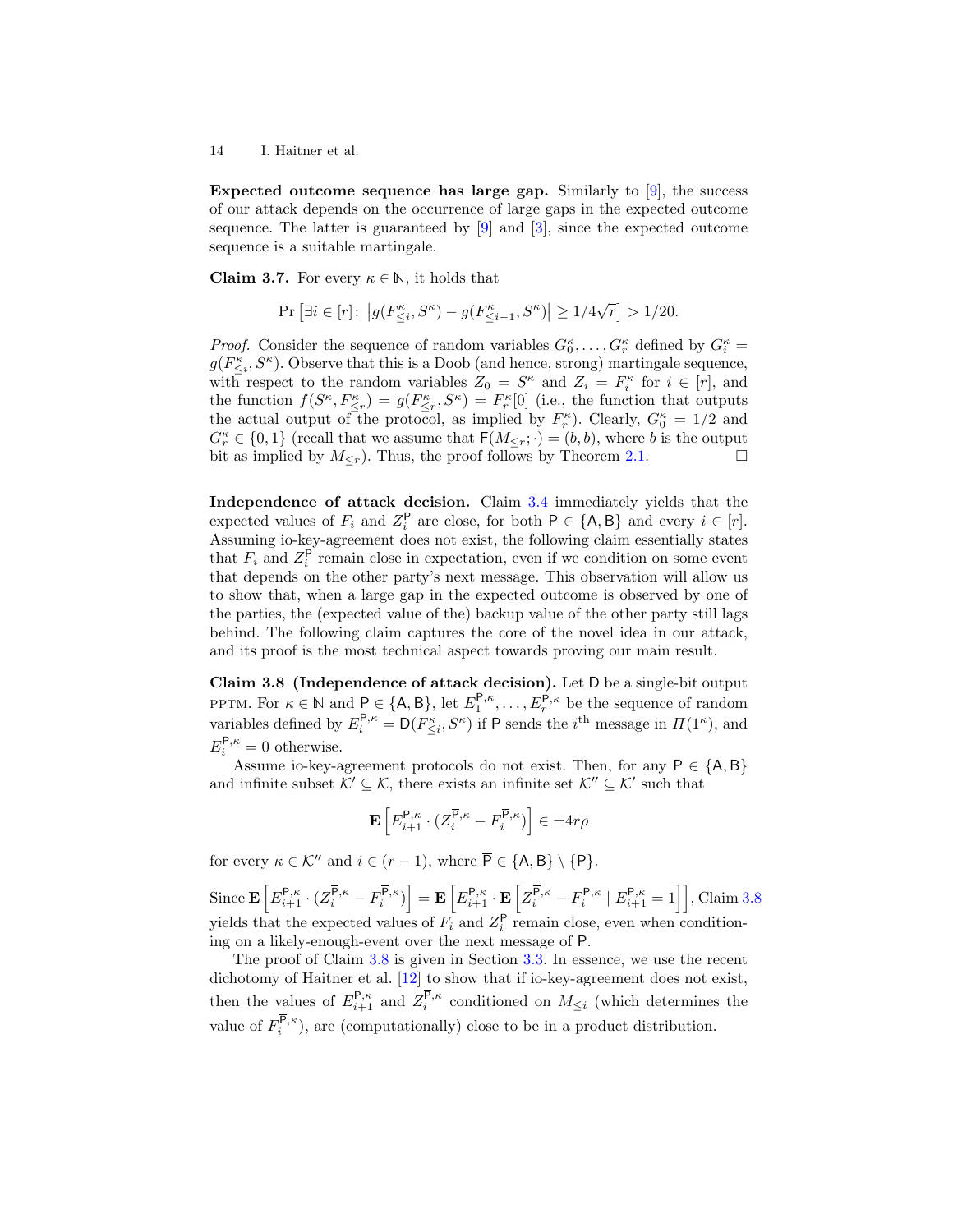Putting everything together. Equipped with the above observations, we prove Theorem [3.1.](#page-9-1)

*Proof of Theorem [3.1.](#page-9-1)* Let  $\Pi$  be an  $\varepsilon = \frac{1}{25600\sqrt{r}}$ -fair coin flipping protocol. By Claims [3.6](#page-12-1) and [3.7,](#page-13-1) we can assume without loss of generality that there exists an infinite subset  $\mathcal{K}' \subseteq \mathcal{K}$  such that

<span id="page-14-0"></span>
$$
\Pr\left[\exists i \in [r]: \text{ A sends } i^{\text{th}} \text{ message in } \Pi(1^{\kappa}) \land g(F_{\leq i}^{\kappa}, S^{\kappa}) - F_{i-1}^{\mathsf{B}, \kappa} \geq \frac{1}{8\sqrt{r}}\right] (14) \\
\geq \frac{1}{80} - \frac{1}{100} = \frac{1}{400}
$$

We define the following PPT fail-stop attacker  $A^*$  taking the role of A in  $\Pi$ . We will show below that assuming io-key-agreement do not exist, algorithm  $A^*$ succeeds in biasing the output of B towards zero by  $\varepsilon$  for all  $\kappa \in \mathcal{K}^{\prime\prime}$ , contradicting the presumed fairness of  $\Pi$ . In the following, let G be the PPTM guaranteed to exist by Claim [3.5.](#page-12-0)

## Algorithm 3.9  $(A^*)$

Input: security parameter  $1^{\kappa}$ . Description:

- 1. Sample  $s \leftarrow S^{\kappa}$  and start a random execution of  $A(1^{\kappa})$ .
- 2. Upon receiving the  $(i 1)$  message  $m_{i-1}$ , do
	- (a) Forward  $m_{i-1}$  to A, and let  $m_i$  be the next message sent by A.
	- (b) Compute  $f_i = (f_i^{\mathsf{A}}, f_i^{\mathsf{B}}) = \mathsf{F}(m_{\leq i}, s)$ .
	- (c) Compute  $\widetilde{g}_i = \mathsf{G}(f_{\leq i}, s)$ .<br>(d) If  $\widetilde{g} > f\mathsf{B}$  + 1/16  $\overline{g}$ .
	- (c) Compute  $g_i = g(j_1 \leq i, s)$ .<br>
	(d) If  $\tilde{g}_i \geq f_{i-1}^B + 1/16\sqrt{r}$ , abort (without sending further messages). Otherwise, send  $m_i$  to B and proceed to the next round.

It is clear that  $A^*$  is a PPTM. We conclude the proof showing that assuming io-key-agreement do not exist, B's output when interacting with  $A^*$  is biased towards zero by at least  $\varepsilon$ .

The following random variables are defined with respect to a a random execution of  $(A^*,B)(1^{\kappa})$ . Let  $S^{\kappa}$  and  $F^{\kappa} = (F_1^{\kappa}, \ldots, F_r^{\kappa})$  denote the values of s and  $f_1, \ldots, f_r$  sampled by  $\mathsf{A}^*$ . Let  $Z^{\mathsf{B}, \kappa} = (Z_1^{\mathsf{B}, \kappa}, \ldots, Z_r^{\mathsf{B}, \kappa})$  denote the backup values computed by B. For  $i \in [r]$ , let  $E_i^{\kappa}$  be the event that  $A^*$  decides to abort in round *i*. Finally, let  $J^{\kappa}$  be the index *i* with  $E_i^{\kappa} = 1$ , setting it to  $r + 1$  if no such index exist. Below, if we do not quantify over  $\kappa$ , it means that the statement holds for any  $\kappa \in \mathbb{N}$ .

By Claim [3.5](#page-12-0) and Equation [\(14\)](#page-14-0),

<span id="page-14-1"></span>
$$
\Pr\left[J^{\kappa} \neq r+1\right] > \frac{1}{400} - \rho \ge \frac{1}{800} \tag{15}
$$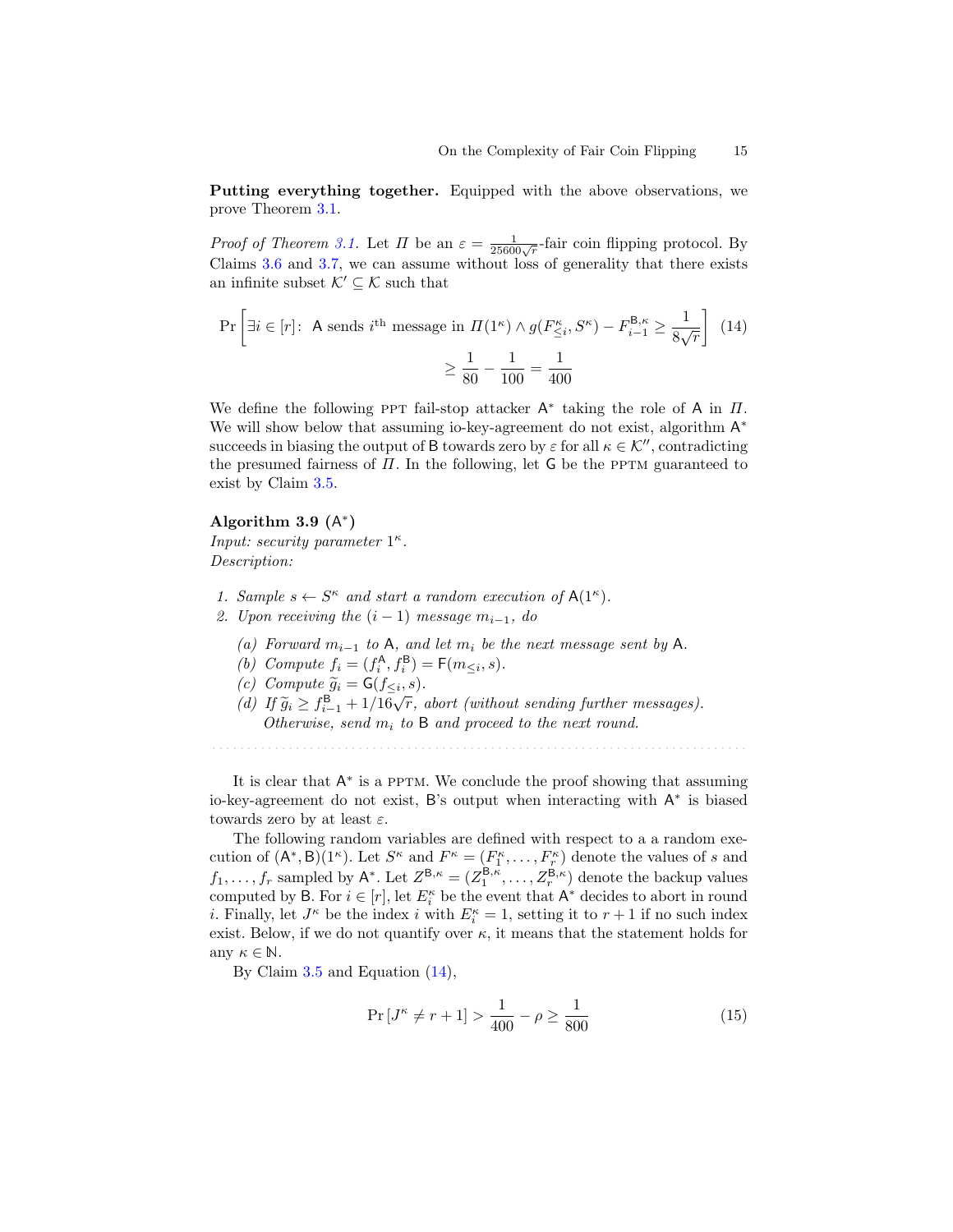for every  $\kappa \in \mathcal{K}'$ . Where since the events  $E_i^{\kappa}$  and  $E_j^{\kappa}$  for  $i \neq j$  are disjoint,

<span id="page-15-0"></span>
$$
\mathbf{E}\left[Z_{J^{\kappa}-1}^{\mathbf{B},\kappa} - F_{J^{\kappa}-1}^{\mathbf{B},\kappa}\right] = \mathbf{E}\left[\sum_{i=1}^{r+1} E_i^{\kappa} \cdot (Z_{i-1}^{\mathbf{B},\kappa} - F_{i-1}^{\mathbf{B},\kappa})\right]
$$
\n
$$
= \sum_{i=1}^{r+1} \mathbf{E}\left[E_i^{\kappa} \cdot (Z_{i-1}^{\mathbf{B},\kappa} - F_{i-1}^{\mathbf{B},\kappa})\right]
$$
\n
$$
= \sum_{i=1}^{r} \mathbf{E}\left[E_i^{\kappa} \cdot (Z_{i-1}^{\mathbf{B},\kappa} - F_{i-1}^{\mathbf{B},\kappa})\right].
$$
\n(16)

The last inequality holds since the protocol's output appears in the last message, by assumption, and thus without loss of generality  $Z_r^{\mathsf{B},\kappa} = F_r^{\mathsf{B},\kappa}$ . Consider sage, by assumption, and thus without loss of generality  $Z_r^+ - T_r^+$ : Consider the single-bit output PPTM D defined as follows: on input  $(f_{\leq i}, s)$  where  $f_{\leq i}$  is a sequence of pairs of values, i.e.,  $f_{\leq i} = (f_1^{\mathsf{A}}, f_1^{\mathsf{B}}), \ldots, (f_i^{\mathsf{A}}, f_i^{\mathsf{B}})$ , it outputs 1 if a sequence of pairs of values, i.e.,  $j \leq i = (j_1, j_1), \ldots, (j_i, j_i)$ , it outputs 1 in  $G(f \leq i, s) - f_{i-1}^B \geq 1/16\sqrt{r}$ , and  $G(f \leq j, s) - f_{j-1}^B < 1/16\sqrt{r}$  for all  $j < i$ . Otherwise, it outputs zero. Observe that  $E_i^{\kappa}$  is the indicator of the event A sends the *i*<sup>th</sup> message in  $\Pi(1^{\kappa})$  and  $D(F_{\leq i}^{\kappa}, S^{\kappa}) = 1$ , for any fixing of  $(F^{\kappa}, S^{\kappa}, Z^{\mathsf{B}, \kappa})$ . Thus, assuming io-key-agreement protocols do not exist, Claim [3.8](#page-13-0) yields that that there exists an infinite set  $\mathcal{K}^{\prime\prime} \subset \mathcal{K}^{\prime}$  such that

<span id="page-15-1"></span>
$$
\mathbf{E}\left[E_{i+1}^{\kappa} \cdot (Z_i^{\mathsf{B},\kappa} - F_i^{\mathsf{B},\kappa})\right] \in \pm 4r\rho \tag{17}
$$

for every  $\kappa \in \mathcal{K}''$  and  $i \in [r-1]$ . Putting together Equations [\(16\)](#page-15-0) and [\(17\)](#page-15-1), we conclude that, for every  $\kappa \in \mathcal{K}''$ ,

<span id="page-15-2"></span>
$$
\mathbf{E}\left[Z_{J^{\kappa}-1}^{\mathsf{B},\kappa} - F_{J^{\kappa}-1}^{\mathsf{B},\kappa}\right] \in \pm 4r^2 \rho. \tag{18}
$$

Recall that our goal is to show that  $\mathbf{E}\left[Z_{J^{\kappa}-1}^{\mathsf{B},\kappa}\right]$  is significantly smaller than 1/2. We do so by showing that it is significantly smaller than  $\mathbf{E}\left[g(F_{\leq J^{\kappa}}^{\kappa},S^{\kappa})\right]$  which equals 1/2, since, by tower law (total expectation),

<span id="page-15-4"></span>
$$
\mathbf{E}\left[g(F^{\kappa}_{\leq J^{\kappa}}, S^{\kappa})\right] = \mathbf{E}\left[C^{\kappa}\right] = 1/2. \tag{19}
$$

Finally, let  $G_i$  be the value of  $\mathsf{G}(F_{\leq i}, S^{\kappa})$  computed by  $\mathsf{A}^*$  in the execution of  $(A^*, B)(1^{\kappa})$  considered above, letting  $G_{r+1} = g(F^{\kappa}_{\leq r+1}, S^{\kappa})$ . Claim [3.5](#page-12-0) yields that

<span id="page-15-3"></span>
$$
\mathbf{E}\left[g(F^{\kappa}_{\leq J^{\kappa}}, S^{\kappa}) - G_{J^{\kappa}}\right] \leq 2r\rho. \tag{20}
$$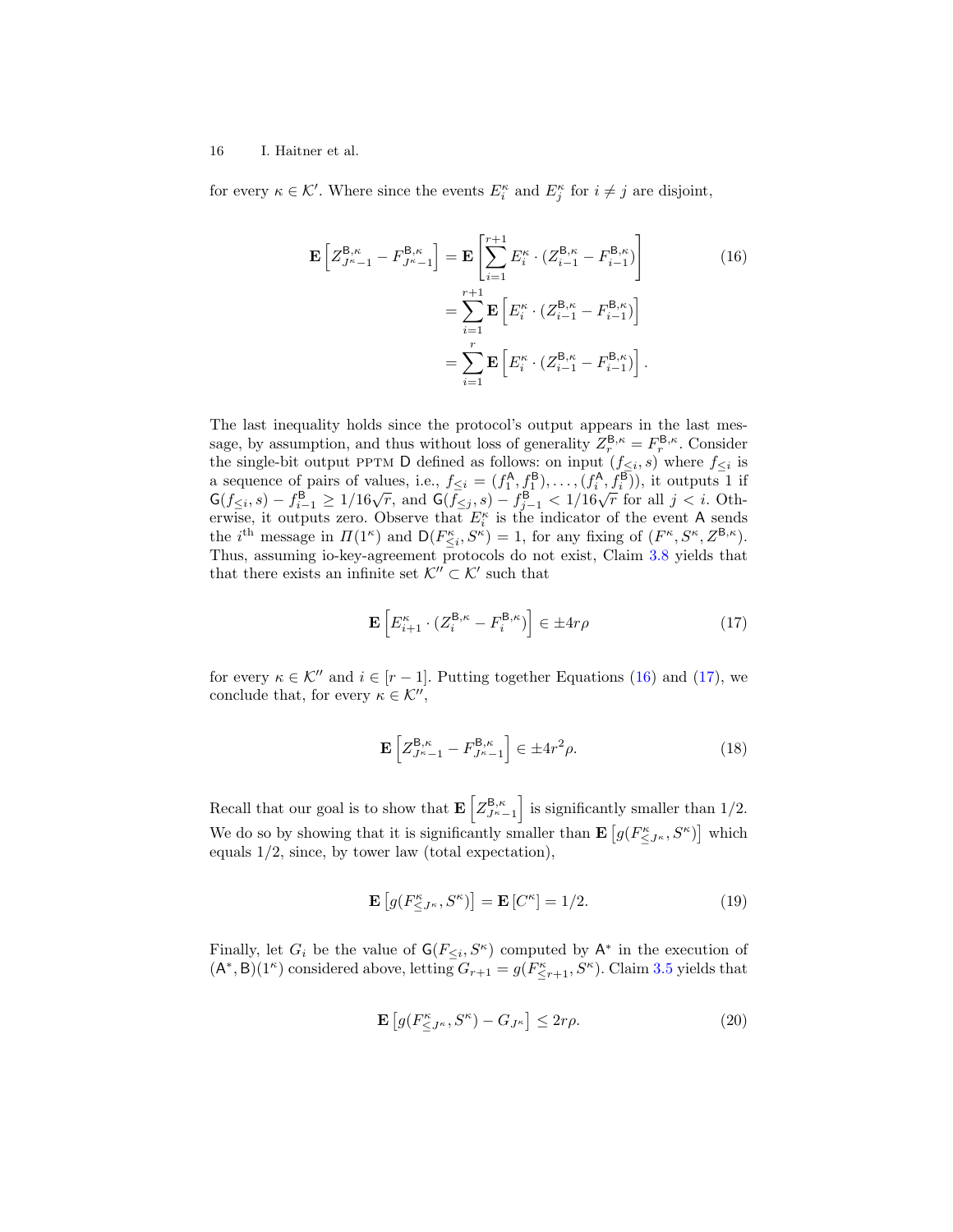Putting all the above observations together, we conclude that, for every  $\kappa \in \mathcal{K}''$ ,

$$
\begin{split} & \mathbf{E} \left[ Z_{J^{\kappa}-1}^{\mathsf{B},\kappa} \right] \\ & = \mathbf{E} \left[ g( F_{\leq J^{\kappa}}^{\kappa}, S^{\kappa}) \right] - \mathbf{E} \left[ G_{J^{\kappa}} - F_{J^{\kappa}-1}^{\mathsf{B},\kappa} \right] \\ & \qquad \qquad + \mathbf{E} \left[ Z_{J^{\kappa}-1}^{\mathsf{B},\kappa} - F_{J^{\kappa}-1}^{\mathsf{B},\kappa} \right] - \mathbf{E} \left[ g( F_{\leq J^{\kappa}}^{\kappa}, S^{\kappa}) - G_{J^{\kappa}} \right] \\ & \leq \frac{1}{2} - \mathbf{E} \left[ G_{J^{\kappa}} - F_{J^{\kappa}-1}^{\mathsf{B},\kappa} \mid J^{\kappa} \neq r+1 \right] \cdot \Pr \left[ J^{\kappa} \neq r+1 \right] + 4r^2 \rho + 2r \rho \\ & \leq \frac{1}{2} - (1/16\sqrt{r}) \cdot (1/800) + 4r^2 \rho + 2r \rho \\ & < \frac{1}{2} - \frac{1}{25600\sqrt{r}}. \end{split}
$$

The first inequality holds by Equations  $(18)$  to  $(20)$ . The second inequality holds by the definition of  $J^{\kappa}$  and Equation [\(15\)](#page-14-1). The last inequality holds by our choice of  $\rho$ .

## <span id="page-16-0"></span>3.1 Approximating the Expected Outcome Sequence

In this section we prove Claim [3.5,](#page-12-0) restated below.

Claim 3.10 (Claim [3.5,](#page-12-0) restated). There exists PPTM G such that

<span id="page-16-1"></span>
$$
\Pr\left[\mathsf{G}(F^\kappa_{\leq i},S^\kappa) \notin g(F^\kappa_{\leq i},S^\kappa) \pm \rho\right] \leq \rho,
$$

for every  $\kappa \in \mathbb{N}$  and  $i \in [r]$ .

The proof of Claim [3.10](#page-16-1) is straightforward. Since there are only constant number of rounds and F has constant output-length, when fixing the randomness of  $F$ , the domain of  $G$  has constant size. Hence, the value of of  $g$  can be approximated well via sampling. Details below.

Let c be a bound on the number of possible outputs of  $F$  (recall that  $F$  has constant output-length). We are using the following implementation for G. In the following, let  $\overline{\mathsf{F}}((m_1,\ldots,m_i);s) = (\mathsf{F}(m_1;s),\ldots,(\mathsf{F}(m_i;s))$  (i.e.,  $\overline{\mathsf{F}}(M_{\leq i};S^{\kappa}) =$  $F_{\leq i}$ ).

## Algorithm 3.11 (G)

Parameters:  $v = \left[\frac{1}{2} \cdot \left(\frac{2c^r}{\rho}\right)\right]$  $\left(\frac{c^r}{\rho}\right)^4 \cdot \ln\left(\frac{8}{\rho}\right)$ . Input:  $f_{\leq i} \in \text{supp}(F_{\leq i}^{\kappa})$  and  $s \in \text{Supp}(S^{\kappa})$ . Description:

- 1. Sample v transcripts  $\{m^j, c^j\}_{j \in [v]}$  by taking the (full) transcripts and outputs of v independent executions of  $\overline{H}(1^{\kappa})$ .
- 2. For every  $j \in [v]$  let  $f_i^j = \overline{\mathsf{F}}(m_{\leq i}^j; s)$ .
- 3. Let  $q = \begin{bmatrix} \end{bmatrix}$  $\left\{j \in [v] \colon f_{\leq i}^j = f_{\leq i} \right\} \mid and p = \mid$  $\Big\{ j \in [v] \colon f_{\leq i}^j = f_{\leq i} \wedge c^j = 1 \Big\} \Big|.$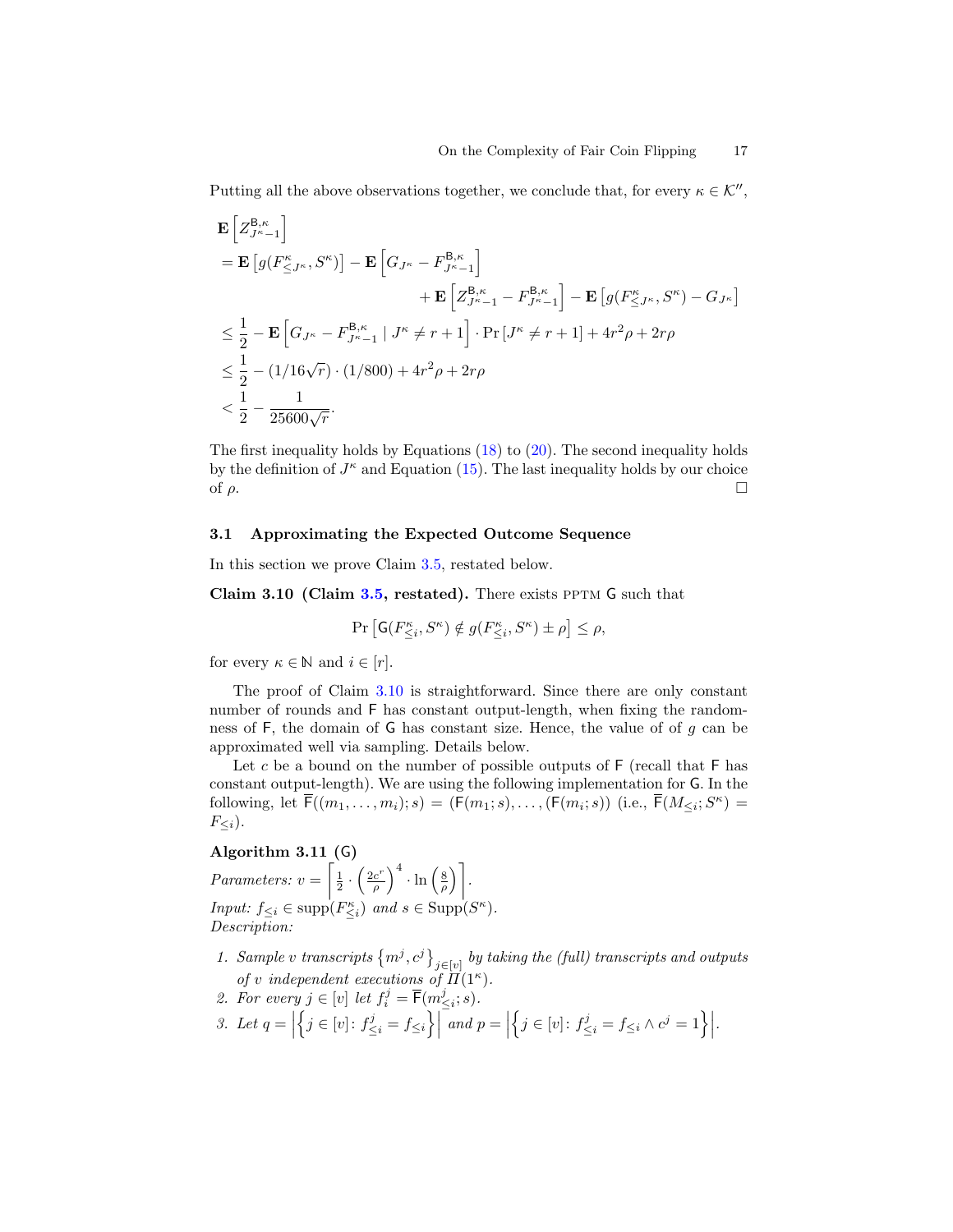4. Set 
$$
\tilde{g} = p/q
$$
. (Set  $\tilde{g} = 0$  if  $q = p = 0$ .)  
5. Output  $\tilde{g}$ .

Remark 3.1 (A more efficient approximator.). The running time of algorithm G above is exponential in  $r$ . While this does not pose a problem for our purposes here, since r is constant, it might leave the impression that out approach cannot be extended to protocols with super-constant round complexity. So it is worth mentioning that the running time of  $G$  can be reduced to be polynomial in  $r$ , by using the augmented weak martingale paradigm of Beimel et al. [\[3\]](#page-23-5). Unfortunately, we currently cannot benefit from this improvement, since the result of  $[12]$  only guarantees indistinguishablity for constant  $\rho$ , which makes it useful only for attacking constant-round protocols.

We prove Claim  $3.10$  by showing that the above algorithm approximates g well.

*Proof of Claim [3.10.](#page-16-1)* To prove the quality of  $G$  in approximating g, it suffices to prove the claim for every every  $\kappa \in \mathbb{N}, i \in [r]$  and fixed  $s \in \text{supp}(S^{\kappa})$ . That is

$$
\Pr\left[|g(\overline{\mathsf{F}}(M_{\leq i}, s), s) - \mathsf{G}(\overline{\mathsf{F}}(M_{\leq i}, s), s)| \geq \rho\right] \leq \rho,\tag{21}
$$

where the probability is also taken over the random coins of G.

Fix  $\kappa \in \mathbb{N}$  and omit it from the notation, and fix  $i \in [r]$  and  $s \in S^{\kappa}$ . Let  $\mathcal{D}_i = \{f_{\leq i}: \Pr\left[\overline{\mathsf{F}}(M_{\leq i}, s) = f_{\leq i}\right] \geq \rho/2c^r\}.$  By Hoeffding's inequality [\[16\]](#page-24-5), for every  $\widehat{f}_{\leq i} \in \mathcal{D}$ , it holds that

$$
\Pr\left[|g(f_{\leq i}, s) - G(f_{\leq i}, s)| \geq \rho\right] \leq 4 \cdot \exp\left(-2 \cdot v \cdot (\rho/2c^r)^4\right) \tag{22}
$$
\n
$$
\leq 4 \cdot \exp\left(-\frac{v\rho^4}{8c^{4r}}\right)
$$
\n
$$
\leq \rho/2.
$$

It follows that

$$
\Pr\left[|g(\overline{\mathsf{F}}(M_{\leq i}, s), s) - \mathsf{G}(\overline{\mathsf{F}}(M_{\leq i}, s), s)| \geq \rho\right] \leq \Pr\left[ (\overline{\mathsf{F}}(M_{\leq j}, s) \notin \mathcal{D}] + \rho/2 \leq |\text{Supp}(\overline{\mathsf{F}}(M_{\leq j}, s))| \cdot \rho/2c^r + \rho/2 \leq c^r \cdot \rho/2c^r + \rho/2 = \rho.
$$

 $\Box$ 

## <span id="page-17-0"></span>3.2 Forecasted Backup Values are Close to Expected Outcome Sequence

In this section, we prove Claim [3.6](#page-12-1) (restated below).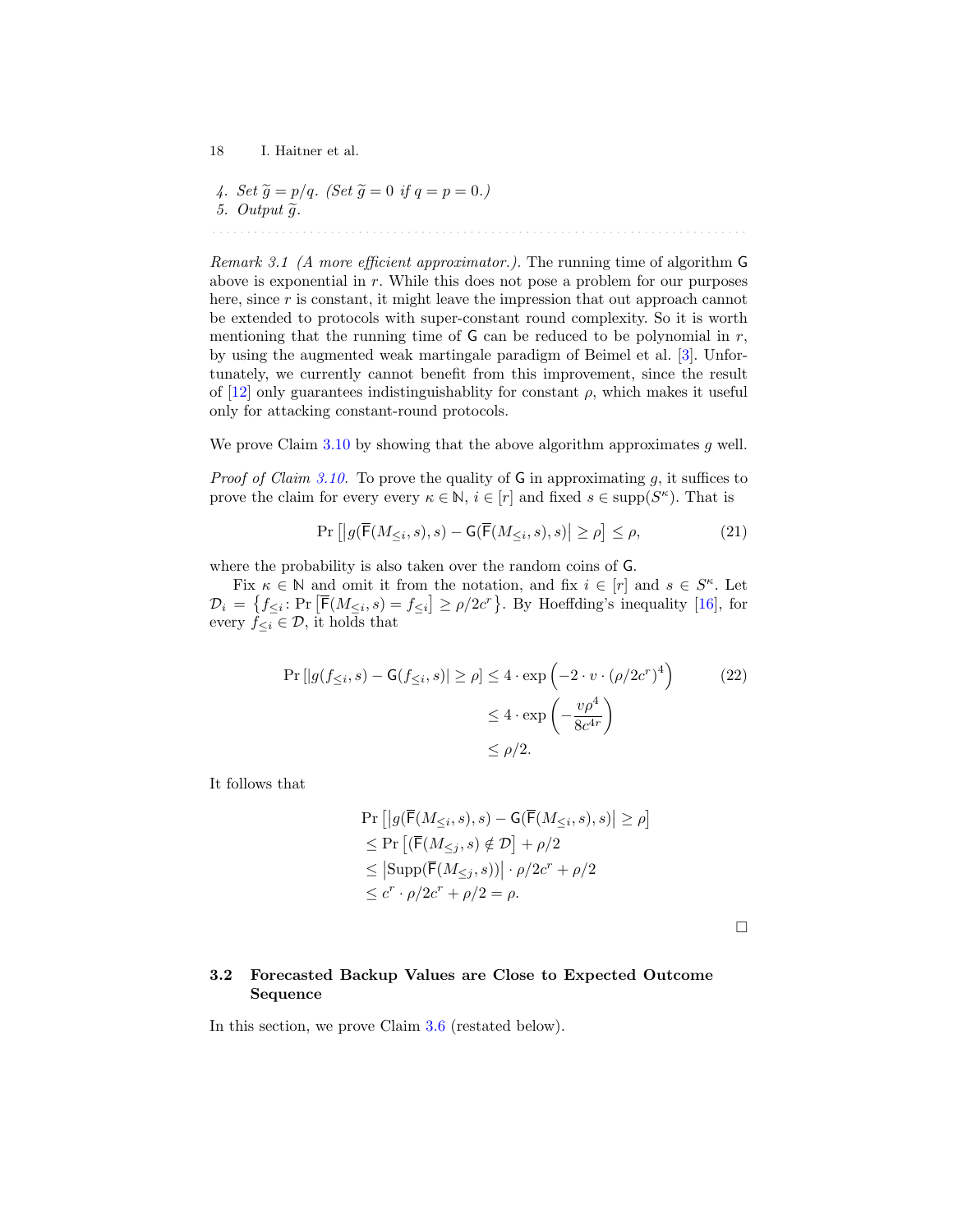Claim 3.12 (Claim [3.6,](#page-12-1) restated). Assuming  $\Pi$  is  $\frac{1}{6400\sqrt{r}}$ -fair, then

$$
\Pr\left[\exists i \in [r] \text{ s.t. } \left| g(F_{\leq i}^{\kappa}, S^{\kappa}) - F_i^{\mathsf{P},\kappa} \right| \geq 1/8\sqrt{r} \right] < 1/100
$$

for both  $P \in \{A, B\}$  and large enough  $\kappa \in \mathcal{K}$ .

*Proof.* Assume the claim does not holds for  $P = B$  and infinitely many security parameters K (the case P = A is proven analogously). That is, for all  $\kappa \in \mathcal{K}$  and without loss of generality, it holds that

$$
\Pr\left[\exists i \in [r] \text{ s.t. } g(F_{\leq i}^{\kappa}, S^{\kappa}) - F_i^{\mathsf{B}, \kappa} \geq \frac{1}{8\sqrt{r}}\right] \geq \frac{1}{200}.\tag{23}
$$

Consider the following PPT fail-stop attacker  $A^*$  taking the role of A in  $\Pi$  to bias the output of B towards zeros.

## Algorithm 3.13  $(A^*)$

Input: security parameter  $1^{\kappa}$ . Description:

1. Samples  $s \leftarrow S^{\kappa}$  and start a random execution of  $A(1^{\kappa})$ . 2. For  $i = 1...r$ : After sending (or receiving) the prescribed message  $m_i$ : (a) Let  $f_i = \mathsf{F}(m_{\leq i}; s)$  and  $\mu_i = \mathsf{G}(f_{\leq i}, s) - f_i$ . (b) Abort if  $\mu_i \geq \frac{1}{8\sqrt{r}} - \rho$  (without sending further messages). Otherwise, proceed to the next round.

In the following, we fix a large enough  $\kappa \in \mathcal{K}$  such that Equation [\(23\)](#page-18-0) holds, and we omit it from the notation when the context is clear. We show that ally we omit it from the hotation when the context is clear. We show algorithm  $A^*$  biases the output of B towards zero by at least  $1/(6400\sqrt{r})$ .

We associate the following random variables with a random execution of (A ∗ , B). Let J denote the index where the adversary aborted, i.e., the smallest j such that  $\mathsf{G}(F_{\leq j}, S) - F_j^{\mathsf{B}} \geq \frac{1}{8\sqrt{r}} - \rho$ , or  $J = r$  if no abort occurred. The following expectations are taken over  $(F_{\leq i}, S)$  and the random coins of G. We bound  $\mathbf{E}\left[Z_J^{\mathsf{B}}\right]$ , i.e. the expected output of the honest party.

<span id="page-18-1"></span>
$$
\mathbf{E}\left[Z_{J}^{\mathsf{B}}\right]
$$
\n
$$
= \mathbf{E}\left[Z_{J}^{\mathsf{B}}\right] + \mathbf{E}\left[g(F_{\leq J}, S)\right] - \mathbf{E}\left[g(F_{\leq J}, S)\right] + \mathbf{E}\left[\mathsf{G}(F_{\leq J}, S) - F_{J}^{\mathsf{B}}\right] - \mathbf{E}\left[\mathsf{G}(F_{\leq J}, S) - F_{J}^{\mathsf{B}}\right]
$$
\n
$$
= \mathbf{E}\left[g(F_{\leq J}, S)\right] - \mathbf{E}\left[\mathsf{G}(F_{\leq J}, S) - F_{J}^{\mathsf{B}}\right] + \mathbf{E}\left[\mathsf{G}(F_{\leq J}, S) - g(F_{\leq J}, S)\right] + \mathbf{E}\left[Z_{J}^{\mathsf{B}} - F_{J}^{\mathsf{B}}\right]
$$
\n
$$
= \frac{1}{2} - \mathbf{E}\left[\mathsf{G}(F_{\leq J}, S) - F_{J}^{\mathsf{B}}\right] + \mathbf{E}\left[\mathsf{G}(F_{\leq J}, S) - g(F_{\leq J}, S)\right] + \mathbf{E}\left[Z_{J}^{\mathsf{B}} - F_{J}^{\mathsf{B}}\right].
$$
\n(24)

The last equation follows from  $\mathbf{E}\left[g(F_{\leq J}, S)\right] = \mathbf{E}\left[C\right]$  and thus  $\mathbf{E}\left[g(F_{\leq J}, S)\right] = \frac{1}{2}$ (for a more detailed argument see Equation [\(19\)](#page-15-4) and preceding text). We bound

<span id="page-18-0"></span>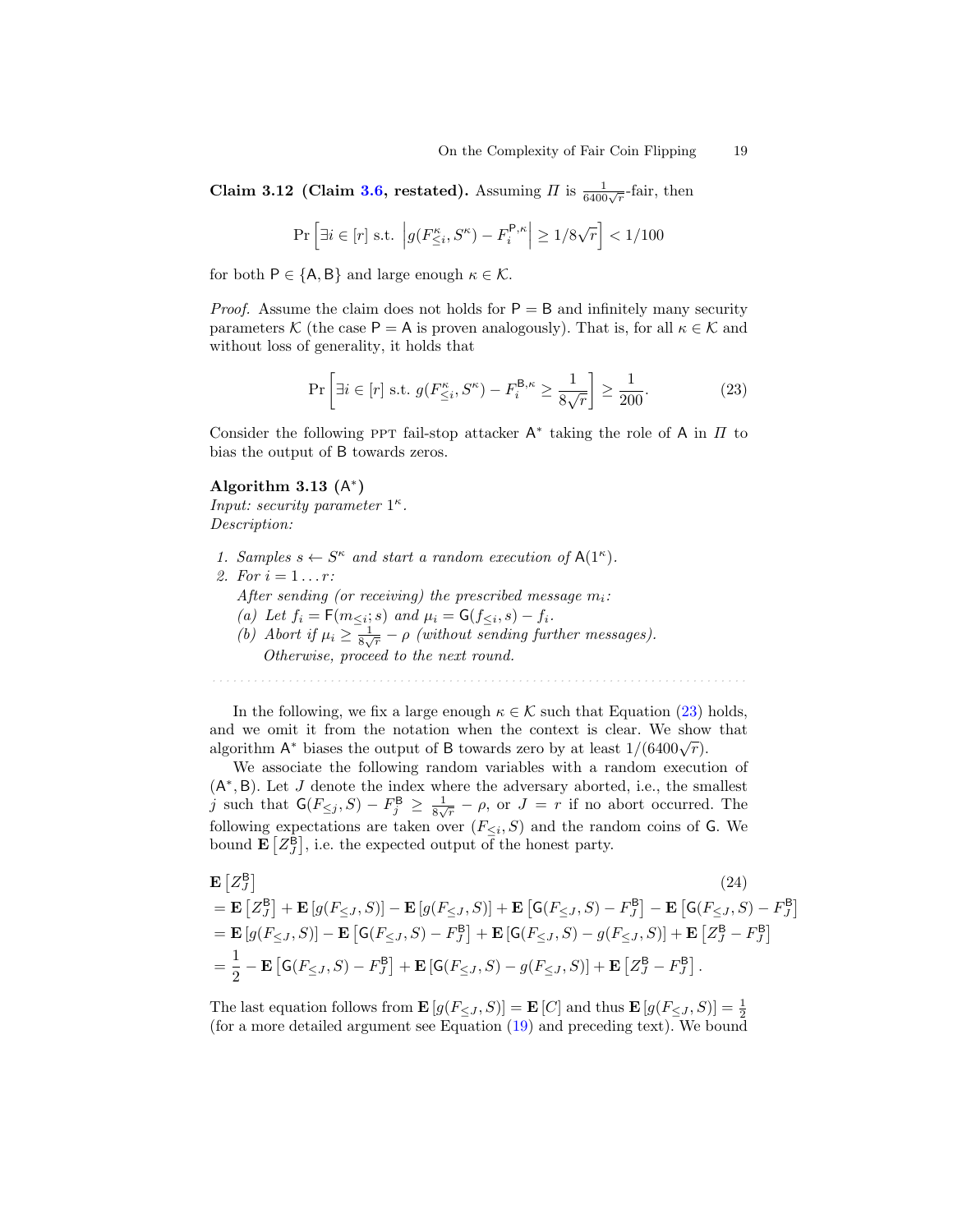each of the terms above separately. First, observe that

$$
\Pr\left[J \neq r\right] \tag{25}
$$
\n
$$
\geq \Pr\left[\left(\forall i \in [r]: |G(F_{\leq i}, S) - g(F_{\leq i}, S)| \leq \rho\right) \land \left(\exists j \in [r]: g(F_{\leq j}, S) - F_j^B \geq \frac{1}{8\sqrt{r}}\right)\right]
$$
\n
$$
\geq \Pr\left[\exists j \in [r]: g(F_{\leq j}, S) - F_j \geq \frac{1}{8\sqrt{r}}\right] - \Pr\left[\exists i \in [r]: |G(F_{\leq i}, S) - g(F_{\leq i}, S)| > \rho\right]
$$
\n
$$
\geq \frac{1}{200} - \rho
$$
\n
$$
\geq \frac{1}{400}.
$$
\n(25)

The penultimate inequality is by Equation [\(24\)](#page-18-1) and Claim [3.5.](#page-12-0) It follows that

$$
\mathbf{E}\left[g(F_{\leq J}, S) - F_J^{\mathcal{B}}\right] = \Pr\left[J \neq r\right] \cdot \mathbf{E}\left[g(F_{\leq J}, S) - F_J^{\mathcal{B}} \mid J \neq r\right]
$$
\n
$$
\geq \frac{1}{400} \cdot \left(\frac{1}{8\sqrt{r}} - \rho\right) - \mathbf{E}\left[\mathcal{G}(F_{\leq J}, S) - g(F_{\leq J}, S)\right]
$$
\n
$$
\geq \frac{1}{400} \cdot \frac{1}{8\sqrt{r}} - 3\rho.
$$
\n(26)

The penultimate inequality is by Claim [3.5.](#page-12-0) Finally, since we were taking  $\kappa$  large enough, Claim [3.4](#page-11-1) and a data-processing argument yields that

<span id="page-19-1"></span>
$$
\mathbf{E}\left[Z_J^{\mathsf{B}} - F_J^{\mathsf{B}}\right] \le r\rho\tag{27}
$$

We conclude that  $\mathbf{E}\left[g(F_{\leq J}, S) - F_{J}^{\mathbf{B}}\right] \geq \frac{1}{400} \cdot \frac{1}{8\sqrt{r}} - (r+3)\rho > 1/(6400\sqrt{r}),$  in contradiction to the assumed fairness of  $\Pi$ .

### <span id="page-19-0"></span>3.3 Independence of Attack Decision

In this section, we prove Claim [3.8](#page-13-0) (restated below).

Claim 3.14 (Claim [3.8,](#page-13-0) restated). Let D be a single-bit output PPTM. For  $\kappa \in \mathbb{N}$  and  $P \in \{A, B\}$ , let  $E_1^{P,\kappa}, \ldots, E_r^{P,\kappa}$  be the sequence of random variables defined by  $E_i^{\mathsf{P},\kappa} = \mathsf{D}(F_{\leq i}^{\kappa}, S^{\kappa})$  if P sends the  $i^{\text{th}}$  message in  $\Pi(1^{\kappa})$ , and  $E_i^{\mathsf{P},\kappa} = 0$ otherwise.

Assume io-key-agreement protocols do not exist. Then, for any  $P \in \{A, B\}$ and infinite subset  $\mathcal{K}' \subseteq \mathcal{K}$ , there exists an infinite set  $\mathcal{K}'' \subseteq \mathcal{K}'$  such that

$$
\mathbf{E}\left[E_{i+1}^{\mathbf{P},\kappa} \cdot (Z_i^{\overline{\mathbf{P}},\kappa} - F_i^{\overline{\mathbf{P}},\kappa})\right] \in \pm 4r\rho
$$

for every  $\kappa \in \mathcal{K}''$  and  $i \in (r-1)$ , where  $\overline{P} \in \{A, B\} \setminus \{P\}.$ 

We prove for  $P = A$ . Consider the following variant of  $\Pi$  in which the party playing A is outputting  $E_i^{\mathsf{A}}$  and the party playing B is outputting its backup value.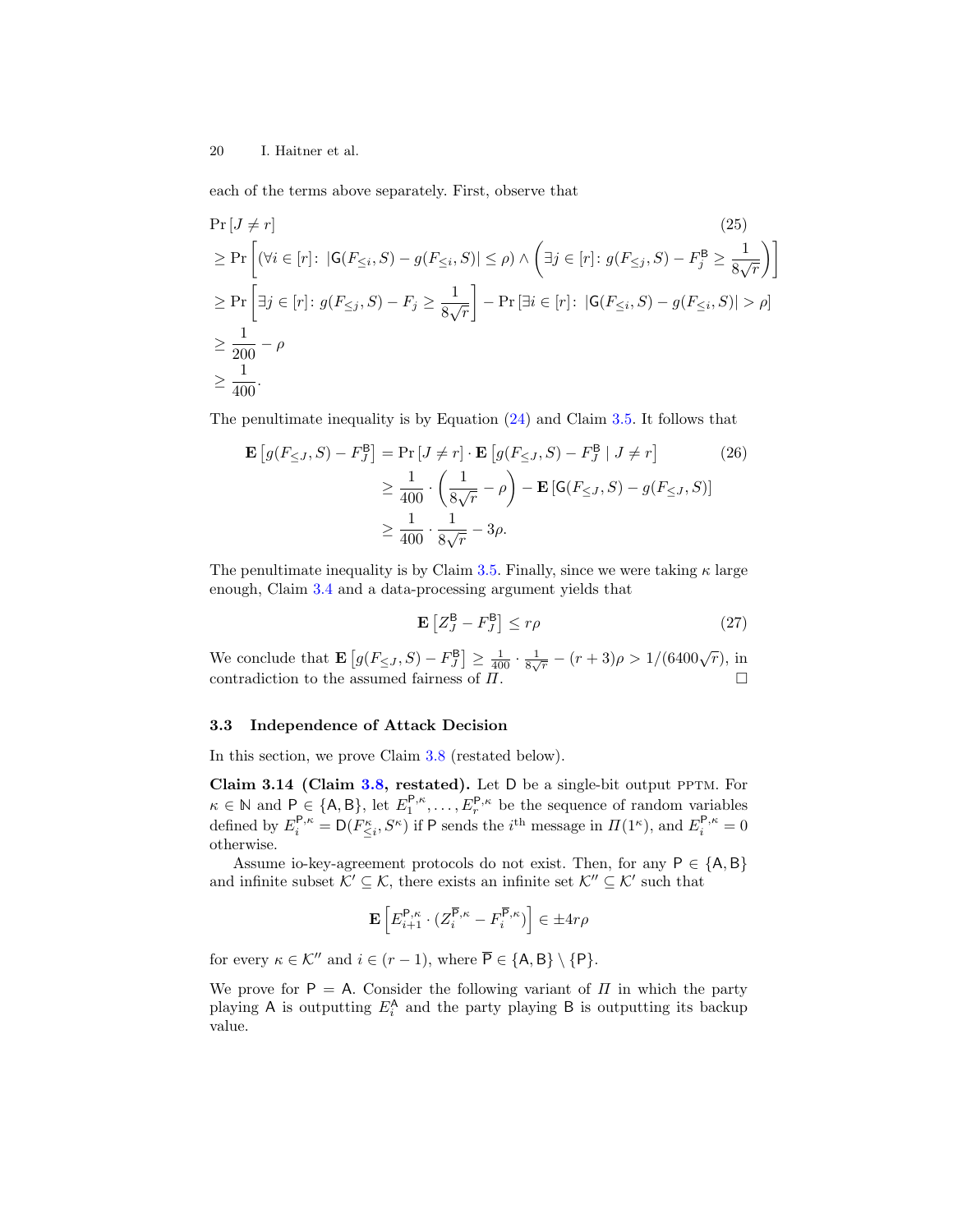# $\text{Protocol 3.15 } \big( \widehat{I} = \left( \widehat{\mathsf{A}}, \widehat{\mathsf{B}} \right) \big)$

Common input: security parameter  $1^{\kappa}$ . Description:

- 1. Party  $\hat{A}$  samples  $i \leftarrow [r]$  and  $s \leftarrow S^{\kappa}$ , and sends them to  $\hat{B}$ .
- 2. The parties interact in the first i 1 rounds of a random execution of  $\Pi(1^{\kappa})$ , with  $\widehat{A}$  and  $\widehat{B}$  taking the role of A and B respectively. Let  $m_1, \ldots, m_{i-1}$  be the messages, and let  $z_{i-1}^{\mathsf{B}}$  be the  $(i-1)$  backup output of B in the above execution.
- 3.  $\widehat{A}$  sets the value of  $e_i^A$  as follows: If A sends the  $i-1$  message above, then it sets  $e_i^{\mathsf{A}} = 0$ . Otherwise, it (a) Continues the above execution of  $\Pi$  to compute its next message  $m_i$ . (b) Computes  $f_i = \mathsf{F}(m_{\leq i}, s)$ . (c) Let  $e_i^{\mathsf{A}} = \mathsf{D}(f_{\leq i}, s)$ . 4.  $\widehat{A}$  outputs  $e_i^A$  and B outputs  $z_{i-1}^B$ .

<span id="page-20-0"></span>We apply the the following dichotomy result of Haitner et al. [\[12\]](#page-23-4) on the above protocol.

Theorem 3.16 (Haitner et al.  $[12]$ , Thm. 3.18, dichotomy of two-party **protocols).** Let  $\Delta$  be an efficient single-bit output two-party protocol. Assume io-key-agreement protocol do not exist, then for any constant  $\rho > 0$  and infinite subset  $K \subseteq \mathbb{N}$ , there exists a PPT algorithm Dcr (decorelator) mapping transcripts of  $\Delta$  into (the binary description of) pairs in  $[0,1] \times [0,1]$  and an infinite set  $\mathcal{K}' \in \mathbb{N}$ , such that the following holds: let  $C^{A,\kappa}$ ,  $C^{B,\kappa}$  and  $T^{\kappa}$  denote the parties' output and protocol transcript in a random execution of  $\Delta(1^{\kappa})$ . Let  $m(\kappa) \in \text{poly}$ be a bound on the number of coins used by Dcr on transcripts in  $\text{supp}(T^{\kappa})$ , and let  $S^{\kappa}$  be a uniform string of length  $m(\kappa)$ . Then

<span id="page-20-2"></span>
$$
(C^{\mathsf{A},\kappa},C^{\mathsf{B},\kappa},T^{\kappa},S^{\kappa})\overset{\text{c}}{\approx}_{\rho,\mathcal{K}'}(U_{p^{\mathsf{A}}},U_{p^{\mathsf{A}}},T^{\kappa},S^{\kappa})_{(p^{\mathsf{A}},p^{\mathsf{B}})=\mathsf{Der}(T^{\kappa};S^{\kappa})}
$$

letting  $U_p$  be a Boolean random variable taking the value 1 with probability p.

*Proof of Claim [3.14.](#page-19-1)* Assume io-key-agreement does not exits, and let  $K'' \subset K'$ and a PPT Dcr be the infinite set and PPT decorrelator resulting by applying Theorem [3.16](#page-20-0) with respect to protocol  $\widehat{H}$  and  $\rho$ . Let  $\widehat{S}^{\kappa}$  denote a long enough uniform string to be used by Dcr on transcripts of  $\widehat{H}(1^{\kappa})$ . Then for  $I \leftarrow (r-1)$ , letting  $\mathsf{Der}(m_{\leq i}, s; \widehat{s}) = \mathsf{Der}(i, s, m_{\leq i}; \widehat{s})$ , it holds that

$$
(E_{I+1}^{\mathsf{A},\kappa},Z_I^{\mathsf{B},\kappa},M_{\leq i}^\kappa,S^\kappa,\widehat{S}^\kappa)\overset{\text{c}}{\approx}_{\rho,\mathcal{K}''}(U_{p^{\mathsf{A}}},U_{p^{\mathsf{B}}},M_{\leq I}^\kappa,S^\kappa,\widehat{S}^\kappa)_{(p^{\mathsf{A}},p^{\mathsf{B}})=\mathrm{Der}(M_{\leq I},S^\kappa;\widehat{S}^\kappa)}.\tag{28}
$$

<span id="page-20-1"></span>For  $i \in [r]$ , let  $W_i^{\kappa} = (W_i^{\mathsf{A},\kappa}, W_i^{\mathsf{B},\kappa}) = \mathsf{Dcr}(M_{\leq i}, S^{\kappa}; \widehat{S}^{\kappa})$ . The proof of Claim [3.17](#page-20-1) follows by the following three observations, proven below, that hold for large enough  $\kappa \in \mathcal{K}''$ .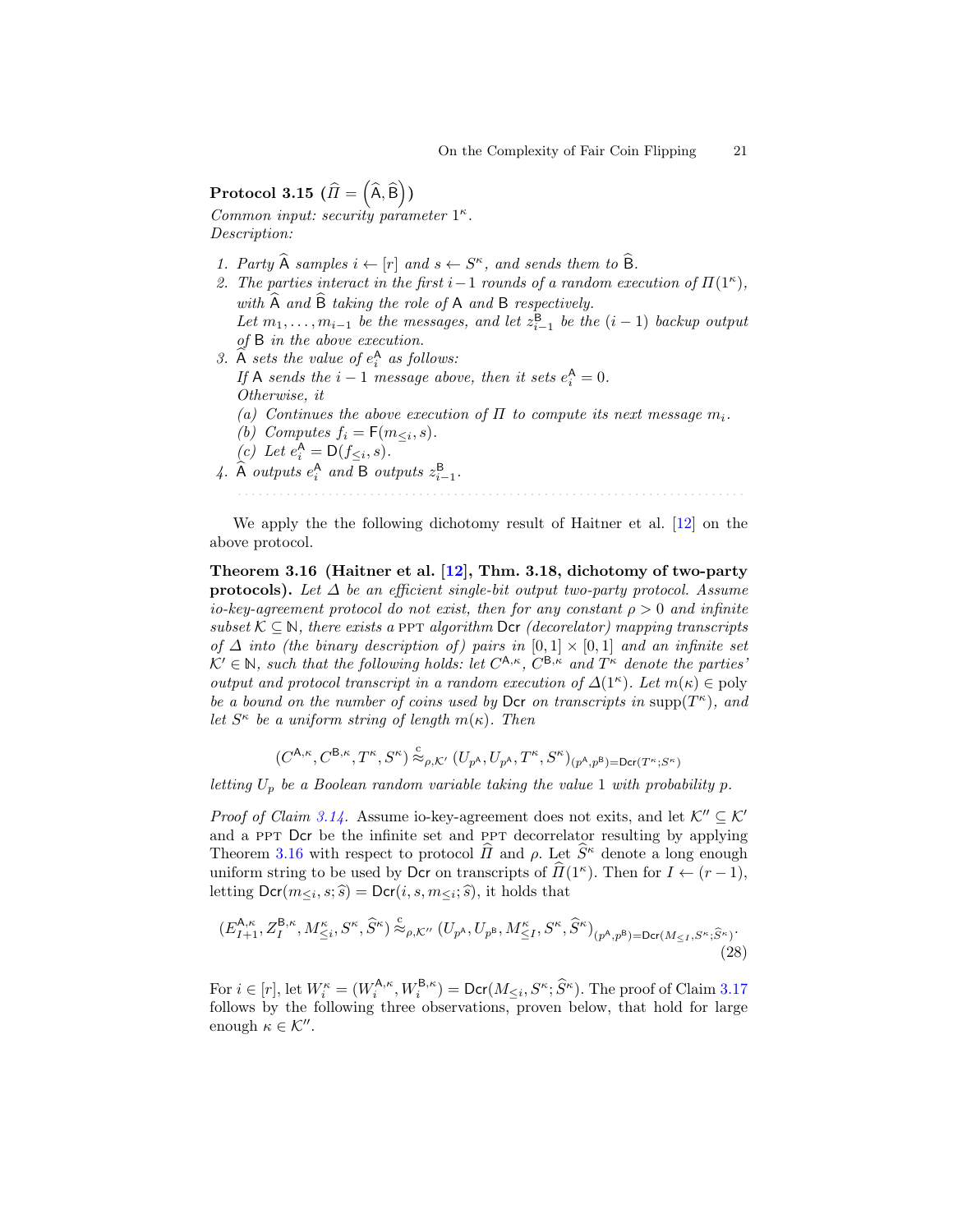<span id="page-21-1"></span><span id="page-21-0"></span>**Claim 3.17.** 
$$
\mathbf{E}\left[E_{I+1}^{\mathsf{A},\kappa} \cdot Z_{I}^{\mathsf{B},\kappa} - W_{I}^{\mathsf{A},\kappa} \cdot W_{I}^{\mathsf{B},\kappa}\right] \in \pm \rho.
$$
  
\n**Claim 3.18.** 
$$
\mathbf{E}\left[W_{I}^{\mathsf{A},\kappa} \cdot F_{I}^{\mathsf{B},\kappa} - E_{I+1}^{\mathsf{A},\kappa} \cdot F_{I}^{\mathsf{B},\kappa}\right] \in \pm \rho.
$$
  
\n**Claim 3.19.** 
$$
\mathbf{E}\left[W_{I}^{\mathsf{A},\kappa} \cdot W_{I}^{\mathsf{B},\kappa} - W_{I}^{\mathsf{A},\kappa} \cdot F_{I}^{\mathsf{B},\kappa}\right] \in \pm 2\rho.
$$
  
\nWe conclude that 
$$
\mathbf{E}\left[E_{I+1}^{\mathsf{P},\kappa} \cdot Z_{I}^{\overline{\mathsf{P}},\kappa} - E_{I+1}^{\mathsf{P},\kappa} \cdot F_{I}^{\overline{\mathsf{P}},\kappa}\right] \in \pm 4\rho
$$
, and thus 
$$
\mathbf{E}\left[E_{i+1}^{\mathsf{P},\kappa} \cdot Z_{i}^{\overline{\mathsf{P}},\kappa} - E_{i+1}^{\mathsf{P},\kappa} \cdot F_{i}^{\overline{\mathsf{P}},\kappa}\right] \in \pm 4r\rho \text{ for every } i \in (r-1).
$$

## Proving Claim [3.17.](#page-20-1)

*Proof of Claim [3.17.](#page-20-1)* Consider algorithm D that on input  $(z^A, z^B, \cdot)$ , outputs (the product)  $z^{\mathsf{A}}z^{\mathsf{B}}$ . By definition,

1. 
$$
\Pr\left[\mathsf{D}(U_{W_I^{\mathsf{A},\kappa}},U_{W_I^{\mathsf{B},\kappa}},M_{\leq I}^\kappa,S^\kappa)=1\right] = \mathbf{E}\left[U_{W_I^{\mathsf{A},\kappa}}\cdot U_{W_I^{\mathsf{B},\kappa}}\right] = \mathbf{E}\left[W_I^{\mathsf{A},\kappa}\cdot W_I^{\mathsf{B},\kappa}\right],
$$
  
2. 
$$
\Pr\left[\mathsf{D}(E_{I+1}^{\mathsf{A},\kappa},Z_I^{\mathsf{B},\kappa},M_{\leq I}^\kappa,S^\kappa)=1\right] = \mathbf{E}\left[E_{I+1}^{\mathsf{A},\kappa}\cdot Z_I^{\mathsf{B},\kappa}\right].
$$

Hence, the proof follows by Equation [\(28\)](#page-20-2).

$$
\Box
$$

## Proving Claim [3.18.](#page-21-0)

*Proof of Claim [3.18.](#page-21-0)* Consider the algorithm D that on input  $(z^{\mathsf{A}}, z^{\mathsf{B}}, (m_{\leq I}, s))$ : (1) computes  $(\cdot, f^B) = F(m_{\leq I}; s)$ , (2) samples  $u \leftarrow U_{f^B}$ , and (3) outputs  $z^A \cdot u$ . By definition,

1. 
$$
\Pr\left[\mathsf{D}(U_{W^{\mathsf{A},\kappa}_I},U_{W^{\mathsf{B},\kappa}_I},M^{\kappa}_{\leq I},S^{\kappa})=1\right] = \mathbf{E}\left[U_{W^{\mathsf{A},\kappa}_I}\cdot U_{F^{\mathsf{B},\kappa}_I}\right] = \mathbf{E}\left[W^{\mathsf{A},\kappa}_I\cdot F^{\mathsf{B},\kappa}_I\right],
$$
  
2. 
$$
\Pr\left[\mathsf{D}(E^{\mathsf{A},\kappa}_{I+1},Z^{\mathsf{B},\kappa}_I,M^{\kappa}_{\leq I},S^{\kappa})=1\right] = \mathbf{E}\left[E^{\mathsf{A},\kappa}_{I+1}\cdot U_{F^{\mathsf{B},\kappa}_I}\right] = \mathbf{E}\left[E^{\mathsf{A},\kappa}_{I+1}\cdot F^{\mathsf{B},\kappa}_I\right].
$$

Hence, also in this case the proof follows by Equation [\(28\)](#page-20-2).

$$
\qquad \qquad \Box
$$

## Proving Claim [3.19.](#page-21-1)

Proof of Claim [3.19.](#page-21-1) Since  $\left|W_I^{\mathsf{A},\kappa}\right| \leq 1$ , it suffices to prove  $\mathbf{E}\left[\left|W_I^{\mathsf{B},\kappa}-F_I^{\mathsf{B},\kappa}\right|\right]$  $\vert \leq$ 2ρ. We show that if  $\mathbf{E}\left[\left|W_I^{\mathsf{B},\kappa}-F_I^{\mathsf{B},\kappa}\right|\right]$  $\vert > 2\rho$ , then there exists a distinguisher with advantage greater than  $\rho$  for either the real outputs of  $\hat{H}$  and the emulated outputs of Dcr, or, the real outputs of  $\Pi$  and the emulated outputs of F, in contradiction with the assumed properties of Dcr and F.

Consider algorithm D that on input  $(z^{\mathsf{A}}, z^{\mathsf{B}}, m_{\leq i}, s)$  acts as follows: (1) samples  $\hat{s} \leftarrow \hat{S}^{\kappa}$ , (2) computes  $(\cdot, f^{\mathsf{B}}) = \mathsf{F}(m_{\leq i}; s)$  and  $(\cdot, w^{\mathsf{B}}) = \mathsf{Der}(m_{\leq i}, s; \hat{s})$ , (3) outputs  $z^{\mathsf{B}}$  if  $w^{\mathsf{B}} \geq f^{\mathsf{B}}$ , and  $1 - z^{\mathsf{B}}$  otherwise. We compute the difference in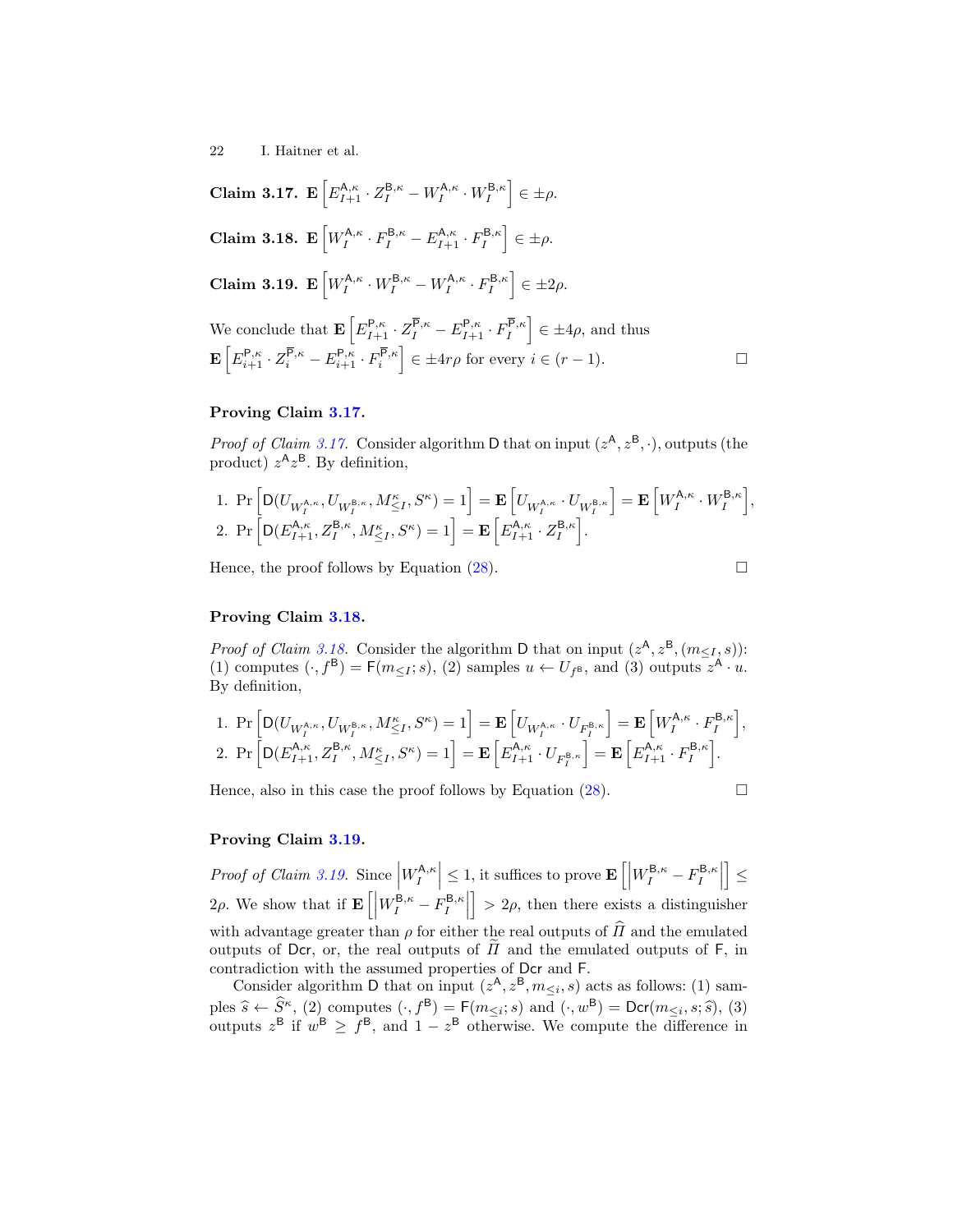probability that D outputs 1 given a sample from  $\text{Der}(M_{\leq I}^{\kappa})$  or a sample from  $\mathsf{F}(M_{\leq I}^{\kappa})$  (we omit the superscript  $\kappa$  and subscript I below to reduce clutter)

$$
\Pr\left[\mathbf{D}(U_{W_{I}^{\mathsf{A},\kappa}},U_{W_{I}^{\mathsf{B},\kappa}},M_{\leq I}^{\kappa},S^{\kappa})=1\right]-\Pr\left[\mathbf{D}(U_{F_{I}^{\mathsf{A},\kappa}},U_{F_{I}^{\mathsf{B},\kappa}},M_{\leq I}^{\kappa},S^{\kappa})=1\right]
$$
\n
$$
=\mathbf{E}\left[U_{W^{\mathsf{B}}}\mid W^{\mathsf{B}}\geq F^{\mathsf{B}}\right]\cdot\Pr\left[W^{\mathsf{B}}\geq F^{\mathsf{B}}\right]+\mathbf{E}\left[1-U_{W^{\mathsf{B}}}\mid W^{\mathsf{B}}< F^{\mathsf{B}}\right]\cdot\Pr\left[W^{\mathsf{B}}< F^{\mathsf{B}}\right]
$$
\n
$$
-\mathbf{E}\left[U_{F^{\mathsf{B}}}\mid W^{\mathsf{B}}\geq F^{\mathsf{B}}\right]\cdot\Pr\left[W^{\mathsf{B}}\geq F^{\mathsf{B}}\right]-\mathbf{E}\left[1-U_{F^{\mathsf{B}}}\mid W^{\mathsf{B}}< F^{\mathsf{B}}\right]\cdot\Pr\left[W^{\mathsf{B}}< F^{\mathsf{B}}\right]
$$
\n
$$
=\mathbf{E}\left[W^{\mathsf{B}}\mid W^{\mathsf{B}}\geq F^{\mathsf{B}}\right]\cdot\Pr\left[W^{\mathsf{B}}\geq F^{\mathsf{B}}\right]-\mathbf{E}\left[W^{\mathsf{B}}\mid W^{\mathsf{B}}< F^{\mathsf{B}}\right]\Pr\left[W^{\mathsf{B}}< F^{\mathsf{B}}\right]
$$
\n
$$
-\mathbf{E}\left[F^{\mathsf{B}}\mid W^{\mathsf{B}}\geq F^{\mathsf{B}}\right]\cdot\Pr\left[W^{\mathsf{B}}\geq F^{\mathsf{B}}\right]+\mathbf{E}\left[F^{\mathsf{B}}\mid W^{\mathsf{B}}< F^{\mathsf{B}}\right]\cdot\Pr\left[W^{\mathsf{B}}< F^{\mathsf{B}}\right]
$$
\n
$$
=\mathbf{E}\left[W^{\mathsf{B}}-F^{\mathsf{B}}\mid W^{\mathsf{B}}\geq F^{\mathsf{B}}\right]\cdot\Pr\left[W^{\mathsf{B}}
$$

An averaging argument yields that either D is a distinguisher for the tuples  $(U_{F_I^{A,\kappa}}, U_{F_I^{B,\kappa}}, M_{\leq I}^{\kappa}, S^{\kappa})$  and  $(Z_I^{A,\kappa}, Z_I^{B,\kappa}, M_{\leq I}^{\kappa}, S^{\kappa})$  with advantage greater than  $\rho$ , in contradiction with Claim [3.4,](#page-11-1) or, algorithm D is a distinguisher for the tuples  $(U_{W_I^{\mathsf{A},\kappa}},U_{W_I^{\mathsf{B},\kappa}},M_{\leq I}^{\kappa},S^{\kappa})$  and  $(E_I^{\mathsf{A},\kappa},Z_I^{\mathsf{B},\kappa},M_{\leq I}^{\kappa},S^{\kappa})$  with advantage greater than  $\rho$ , in contradiction with Equation [\(28\)](#page-20-2).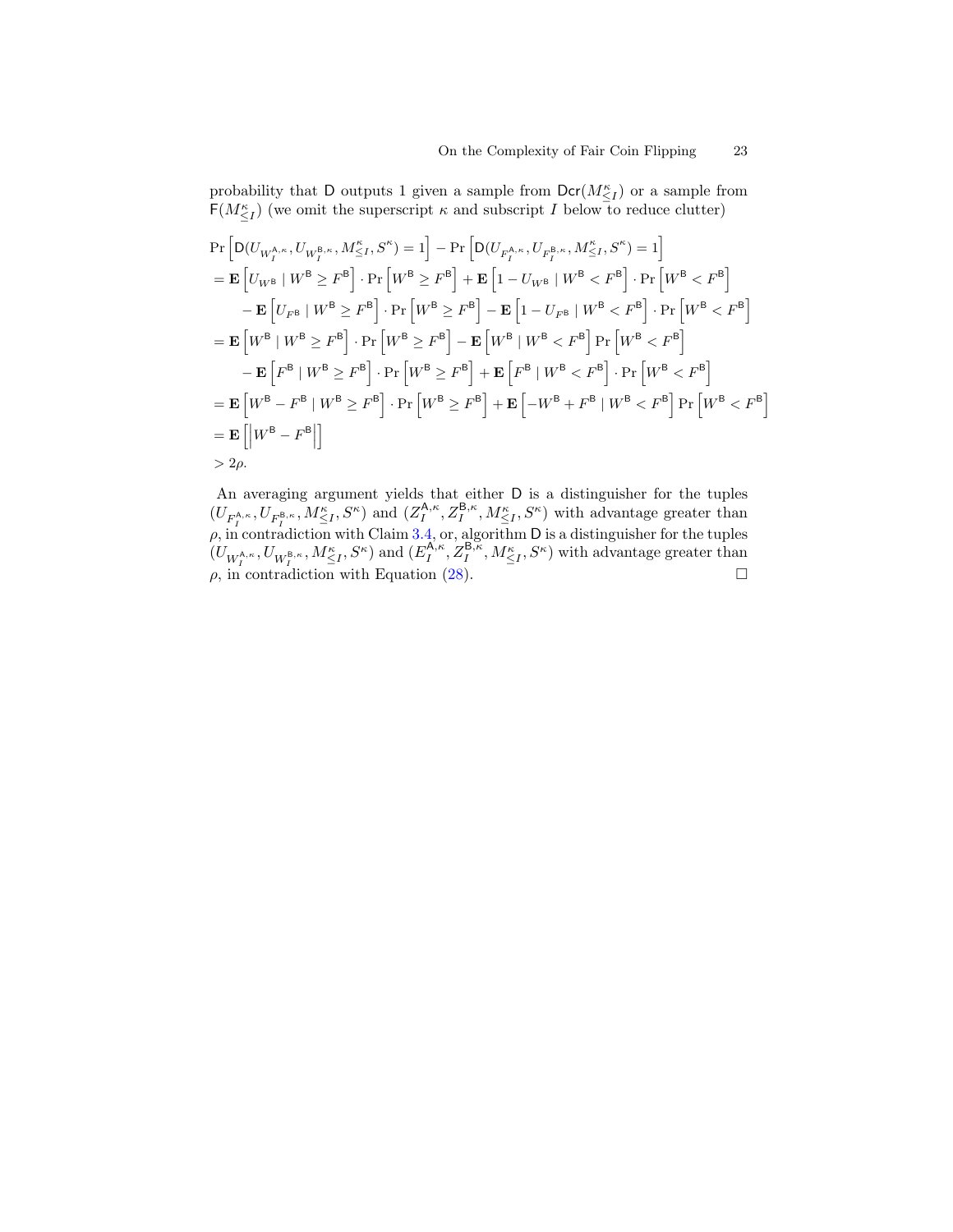## Bibliography

- <span id="page-23-13"></span>[1] Alon, B., Omri, E.: Almost-optimally fair multiparty coin-tossing with nearly three-quarters malicious. In: Proceedings of the 14th Theory of Cryptography Conference, TCC 2016-B, part I. pp. 307–335 (2016)
- <span id="page-23-1"></span>[2] Awerbuch, B., Blum, M., Chor, B., Goldwasser, S., Micali, S.: How to implement Bracha's  $O(\log n)$  byzantine agreement algorithm (1985), unpublished manuscript
- <span id="page-23-5"></span>[3] Beimel, A., Haitner, I., Makriyannis, N., Omri, E.: Tighter bounds on multiparty coin flipping via augmented weak martingales and differentially private sampling. In: Proceedings of the 59th Annual Symposium on Foundations of Computer Science (FOCS). (2018)
- <span id="page-23-12"></span>[4] Beimel, A., Omri, E., Orlov, I.: Protocols for multiparty coin toss with a dishonest majority. Journal of Cryptology 28(3), 551–600 (2015)
- <span id="page-23-9"></span>[5] Berman, I., Haitner, I., Tentes, A.: Coin flipping of any constant bias implies one-way functions. Journal of the ACM 65(3), 14 (2018)
- <span id="page-23-6"></span>[6] Blum, M.: How to exchange (secret) keys. ACM Transactions on Computer Systems (1983)
- <span id="page-23-11"></span>[7] Buchbinder, N., Haitner, I., Levi, N., Tsfadia, E.: Fair coin flipping: Tighter analysis and the many-party case. In: Proceedings of the 28th Annual ACM-SIAM Symposium on Discrete Algorithms (SODA). pp. 2580–2600 (2017)
- <span id="page-23-0"></span>[8] Cleve, R.: Limits on the security of coin flips when half the processors are faulty. In: Proceedings of the 18th Annual ACM Symposium on Theory of Computing (STOC). pp. 364–369 (1986)
- <span id="page-23-7"></span>[9] Cleve, R., Impagliazzo, R.: Martingales, collective coin flipping and discrete control processes (extended abstract). [http://citeseerx.ist.psu.edu/](http://citeseerx.ist.psu.edu/viewdoc/summary?doi=10.1.1.51.1797) [viewdoc/summary?doi=10.1.1.51.1797](http://citeseerx.ist.psu.edu/viewdoc/summary?doi=10.1.1.51.1797) (1993)
- <span id="page-23-2"></span>[10] Dachman-Soled, D., Lindell, Y., Mahmoody, M., Malkin, T.: On the blackbox complexity of optimally-fair coin tossing. In: Proceedings of the 8th Theory of Cryptography Conference, TCC 2011. vol. 6597, pp. 450–467 (2011)
- <span id="page-23-3"></span>[11] Dachman-Soled, D., Mahmoody, M., Malkin, T.: Can optimally-fair coin tossing be based on one-way functions? In: Lindell, Y. (ed.) Theory of Cryptography - 11th Theory of Cryptography Conference, TCC 2014. Lecture Notes in Computer Science, vol. 8349, pp. 217–239. Springer (2014)
- <span id="page-23-4"></span>[12] Haitner, I., Nissim, K., Omri, E., Shaltiel, R., Silbak, J.: Computational two-party correlation. In: Proceedings of the 59th Annual Symposium on Foundations of Computer Science (FOCS). (2018)
- <span id="page-23-8"></span>[13] Haitner, I., Omri, E.: Coin flipping with constant bias implies one-way functions. SIAM Journal on Computing 43(2), 389–409 (2014)
- <span id="page-23-10"></span>[14] Haitner, I., Tsfadia, E.: An almost-optimally fair three-party coin-flipping protocol. In: Proceedings of the 46th Annual ACM Symposium on Theory of Computing (STOC). pp. 817–836 (2014)